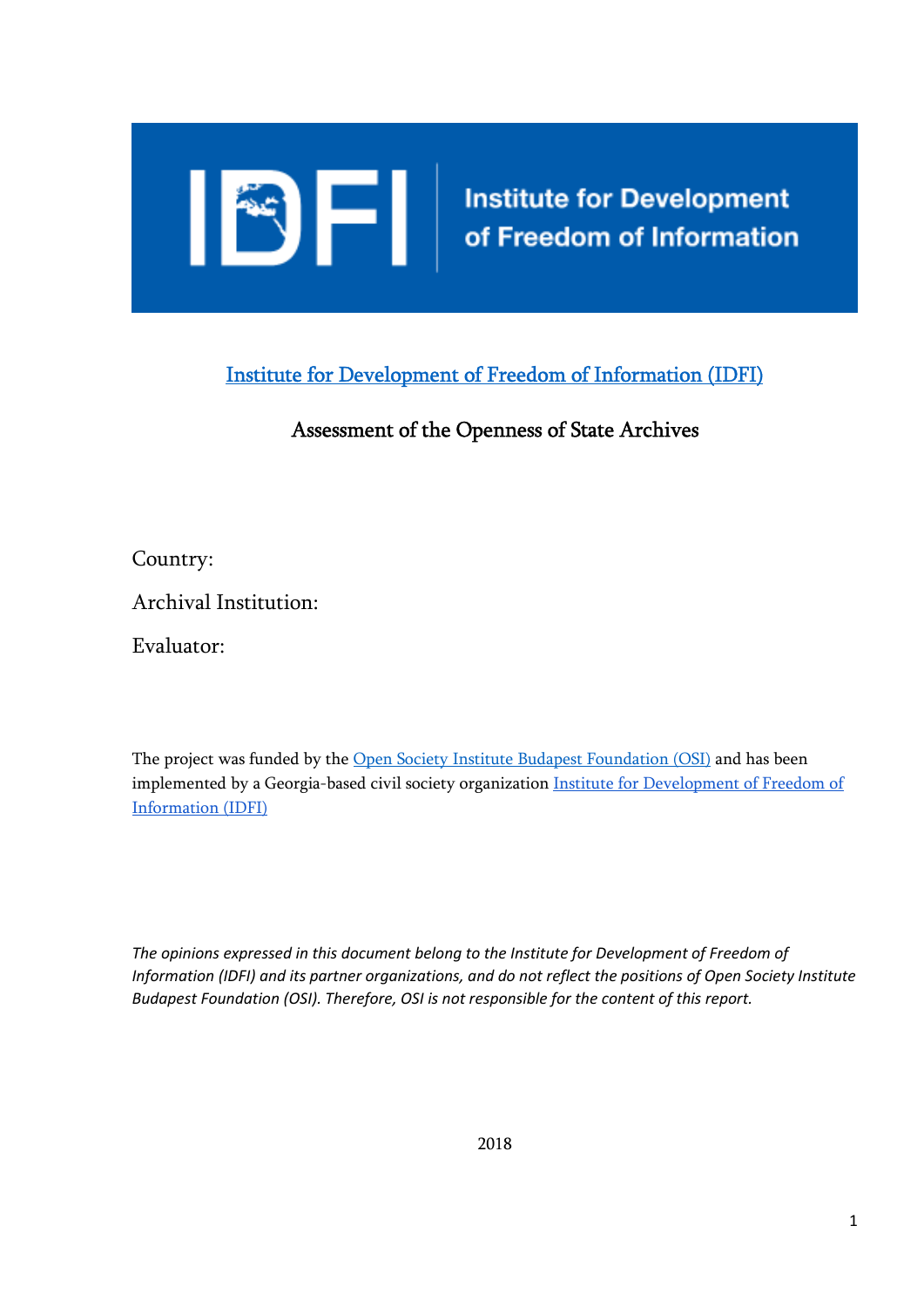#### Methodology for Evaluation of Openness of State Archives (OSA)

#### Introduction

The public has the right of access to archives of public bodies. Openness of archives is not only an issue related to interests of historians or specialists, but an issue of access to information, which in itself is a human right. The OSA Methodology is envisioned to be universal with the goal of assessing the standards of access to archives, identifying the strengths and weaknesses of the legal frameworks and their enforcement firstly in post-soviet space and then around the globe.

### Structure and Logic

The Methodology is composed of 88 indicators, each of which is granted different weight and index of social importance.

The Methodology covers all the major components of openness of state archives: from the legislative framework, to access to archival files in the reading room and via online sources, and freedom of access to archival files/records and relevant databases (online sources, catalogues, inventories, etc.).

The selection of indicators for the Methodology was largely based on the principles of access to archives adopted by the International Council on Archives (ICA) that elaborated the following general principles:

## Archives and archivists should promote the widest possible access to archival materials and provide an impartial service to all users.

Archives and archivists should respect both access to information and privacy, and act within the boundaries of relevant legislation.

Institutions holding the archival fonds ensure that restrictions on access are clear and of stated duration, are based on pertinent legislation, acknowledge the right of privacy, and respect the rights of owners of private materials.

# The access rules apply equally to all individuals without discrimination. When a closed file is reviewed and access to it is granted to a member of the general public, the file is available to all other members of the public under the same terms and conditions.

Various best practices were also reviewed: the analytical report 'Open Access to KGB Archives: Ukraine's Experience for Eastern Partnership Countries' («Открытый доступ к архивам КГБ: Украинский опыт для стран восточного партнерства»), a guide-book 'Right for the Truth' («Право на правду»), as well as other best practices and adopted documents. We also analyzed all the archival and other relevant laws in each country to be evaluated.

The documents and standards mentioned above do not contain methodologies or indicators for evaluating archives; this we elaborated through cooperation with our partners. The resulting methodology is unique by its essence. All the indicators have been properly referenced.

During the indicator selection and elaboration process, an effort was made to ensure that our Methodology could be used for all state archives in the target states. The Methodology and its indicators were elaborated with the active participation of the organizations and independent experts, who have the most expertise and experience in given area.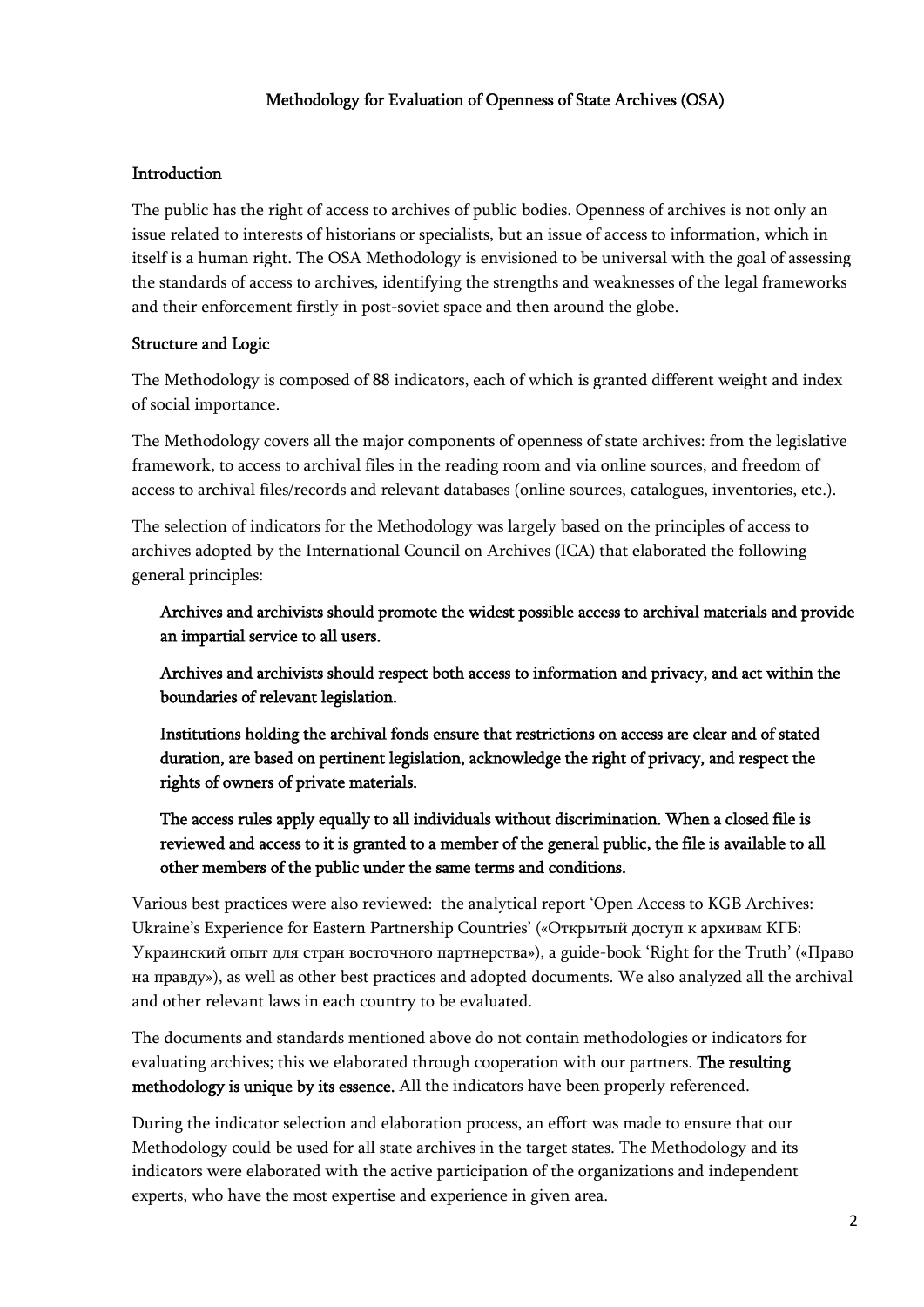The indicators are divided into five groups (benchmark indicators) that represent the key characteristics of a well-functioning system of open access to the state archives in post-soviet countries. These groups are:

### 1. Homogeneity of the legislative framework: 1.1 General archival legislation; 1.2 Other legislation referring to FOI and archives; 1.3 Archive services;

- 2. Website: Archive websites and distant and online services;
- 3. Reading room: Services and procedures for the researchers physically working in the archives.

#### Limitations

Access to archives varies significantly by country. The OSA Methodology is intended to be applicable on a global scale, meaning that the indicators cannot be too specific and cannot cover all the possible variations and exceptions.

### About the Project

The Methodology has been developed within the framework of the project - Enhancing Openness of State Archives in Former Soviet Republics.

The project was funded by the Open Society Institute Budapest Foundation (OSI) and has been implemented by a Georgia-based civil society organization Institute for Development of Freedom of Information (IDFI) on its initial stage together with nine partner organizations and individual experts from each country in the Eurasian region covered by the project:

Armenia – Hranush Kharatyan, NGO "Hazarashen" Armenian Center for Ethnological Studies, Researcher

Azerbaijan – Eldar Zeynalov, Human Rights Center, Director, Journalist

Belarus – Dmitriy Drozd, Belarusian Documentation Center, Researcher

Georgia – Anton Vatcharadze, Institute for Development of Freedom of Information (IDFI), Researcher

Kazakhstan – Araylim Musagallieva, Eurasian National University, Professor

Kyrgyzstan – Nurbek Toktakunov, Partner Group "Precedent", Director

Moldova – Igor Casu, Center for Study of Totalitarian Regimes and Cold War, State University of Moldova, Historian

Russia – Lawyer

Ukraine – Ihor Chernichenko, Kharkiv Human Rights protection Group, Historian

Uzbekistan – Historian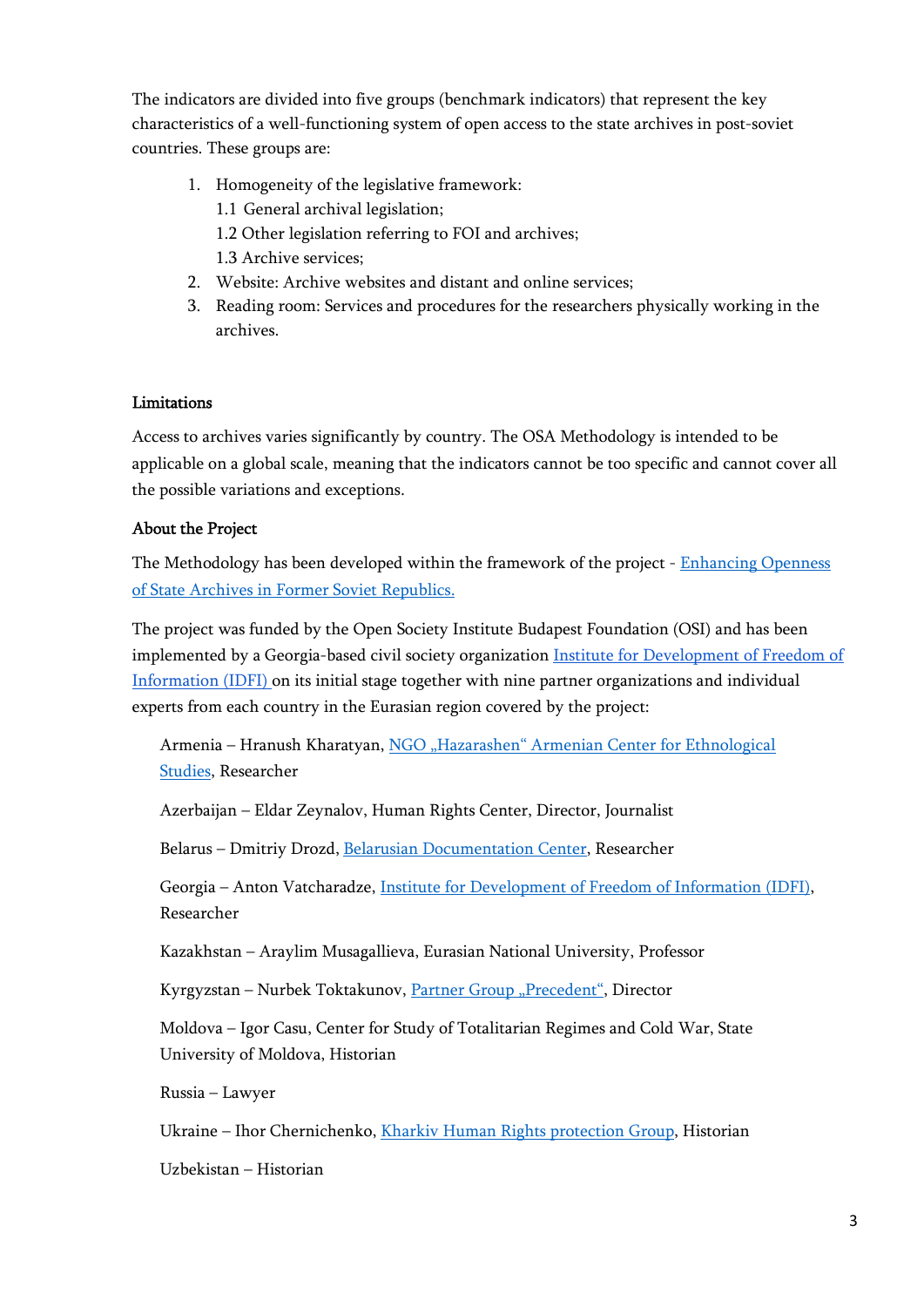In its initial stage, the project - Enhancing Openness of State Archive in Former Soviet Republics covers only the Eastern Partnership (EaP) Region, Russia, and some of the Central Asian states; however, we are planning to scale the methodology up to larger regions in the future. Due to a large number of archives in some countries (e.g. Russia, with 15 state archives on the federal level) not all the archives are evaluated in the above countries. We will continue to evaluate the archives that have not been evaluated at the first stage of the project in the future.

### Scoring System

Indicators included in the OSA Methodology are granted different weight and provided by index of social importance, which is measured by one of the four qualitative indicators (4, 3, 2 or 1). Such indexes will show the importance of the indicator and its influence on the openness of archives.

Each indicator can be evaluated by the interim score from 0 to 1 points, depending on the completeness of the answer, or the indicator cannot be applied to the given archive:

- 1. Gives a complete answer to the question maximum 1 point.
- 2. Gives a high quality answer to the question  $-0.75$
- 3. Gives a medium quality answer to the question  $-0.5$
- 4. Gives a low quality answer to the question  $-0.25$
- 5. Does not answer the question  $-0$
- 6. The indicator cannot be applied to the given archive  $-(-)$

The final score of each indicator is calculated by multiplying its interim score by its social importance index.

For instance, if the indicator's social importance index is 4 and its interim score is 0.75 points, the final score of the indicator will be 3.

With a total of 88 indicators, openness of a state archive is rated on the scale of  $0$  to 257. The points will be converted to percentages for easier understanding and visualization.

At the same time, we are keeping in mind that not all the indicators can be applied to each state archive we are assessing. For example, if we are assessing archives which do not contain any fonds or files on repressive state institutions, we will not deduct points for non-relevant indicators. In such cases, the final result and the percentage will be calculated based only on relevant indicators.

Each scoring component is evaluated separately.

This scoring system and the structure of the methodology allows us to represent the results in two ways:

1. Results by Separate State Archives – Each archive will be assessed with the relevant indicators. The results will be converted in percentages and the average result will be calculated.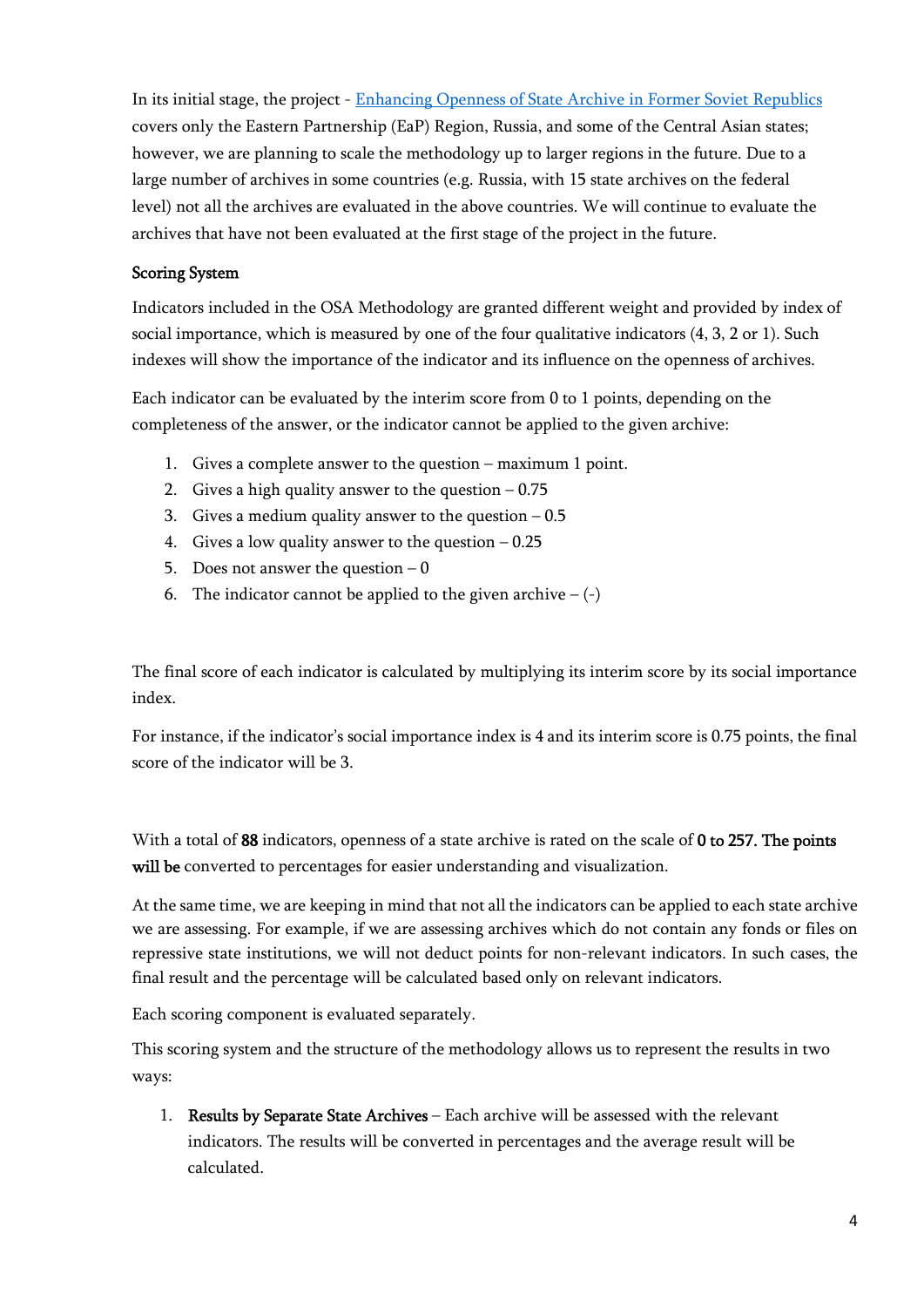2. Country Overall Results and Rating – The country overall results are represented using percentages (0-100%). Countries are then ranked by their overall results.

#### Visualization

Visualizing the results of the assessment is crucial to the goal of the methodology. For this purpose, the overall points received by each country shall be shown graphically using the scale of 0-100%, divided into 4 quarters of a specific color:

Low compliance with the OSA Standards – 0% to 25% (red) Average compliance with the OSA Standards – 26% to 50% (orange) Good compliance with the OSA Standards – 51% to 75% (yellow) Excellent compliance with the OSA Standards – 76% to 100% (green)

Visualizations will also include spider graphs depicting the countries' results by benchmark indicators and multi-colored bar graphs for comparing the countries' results in defined categories.

#### Terminology

This methodology uses universally accepted archival terminology as well as a few terms of its own design, in order to make the key distinctions easier. This terminology was adopted and put online by the ICA (see this link). Because of the specifics of the post-soviet archives and in order to avoid misunderstanding in some of the terms, we made our glossary bilingual, in English and Russian.

1. Archive( $s$ ) – Refers to the archival institution, rather than the archival holding. 1) An organization or place that collects, keeps and makes available for usage the records (archival documents). Also referred as archival repository. 2) Agency or programme responsible for selecting, acquiring and preserving archives, making them available, and approving destruction of other records.

Архив(ы) – Имеется в виду скорее архивное учреждение, чем массив архивных документов.1) Архив может представлять собой организацию или место, где хранятся и доступны для пользования архивные документы. Также называют архивохранилищем. 2) Архив может представлять собой организацию или компьютерную программу, которые обеспечивают отбор архивных документов на хранение, комплектование и обеспечение сохранности архивного фонда, предоставление доступа к архивным документам.

2. National Archival Fonds – Historically developed and constantly filled up set of the archival documents which are reflecting material and spiritual life of society, having historical, scientific, social, economic, political and cultural value and is subject to continuous storage. Национальный Архивный Фонд – Исторически сложившаяся и постоянно пополняемая совокупность архивных документов, отражающих материальную и духовную жизнь общества, имеющих историческое, научное, социальное, экономическое, политическое и культурное значение, подлежащих постоянному хранению.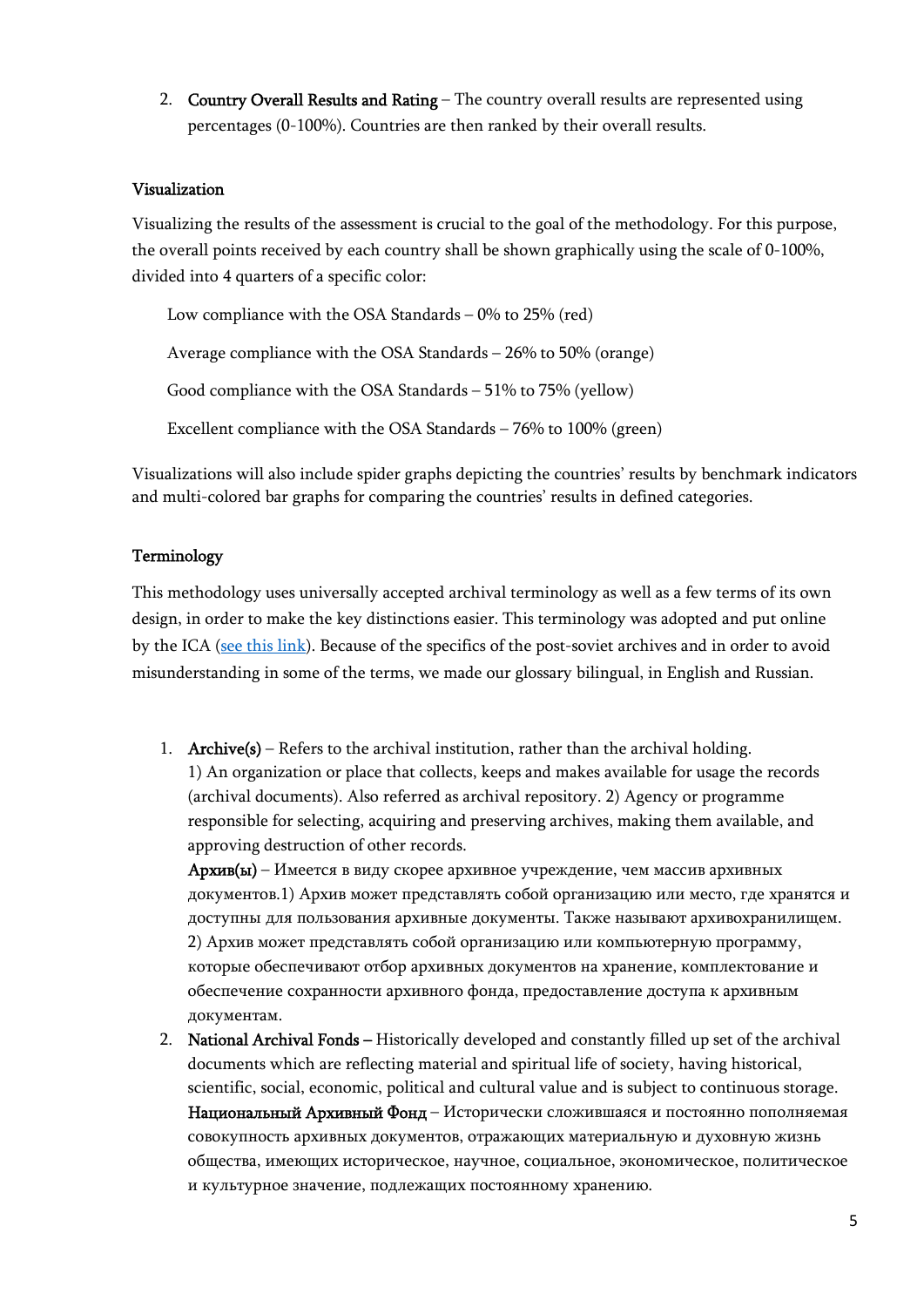3. Archival Fonds (record group) – The entire body of records of an organization, family, or individual that have been created and accumulated as the result of an organic process reflecting the functions of the creator.

Архивный фонд – Общая совокупность архивных документов, находящихся на хранении в архиве или другом документохранилище.

- 4. File A record or group of records related by use or topic, typically housed in a folder. Дело – Архивный документ или совокупность архивных документов, относящихся к одному вопросу или участку деятельности, помещенных в отдельную папку.
- 5. Record Single document created or received by a person, family, or organization, public or private, in the conduct of their affairs that are preserved because of the enduring value contained in the information they contain or as evidence of the functions and responsibilities of their creator. In this methodology, it refers to the records that are exclusively paper-based (text on paper) and not electronic formats, photographs, motion pictures, videos, sound recordings and other that generally refers to an archival record.

Архивный документ – Единый документ, созданный или полученный лицом, семьей или организацией, публичной или частной, в ведении своих дел, которые сохраняются из-за непреходящей ценности, содержащейся в содержащейся в них информации или в качестве доказательства функций и обязанностей их создателя. В этой методологии это относится к записям, которые являются исключительно бумажными (текст на бумаге), а не электронными форматами, фотографиями, кинофильмами, видеороликами, звукозаписью и другими, что обычно относится к архивной записи.

6. Copy – A document that arises as a result of the reproduction of the information of the record with the change or replacement of the medium, accurately reproducing the content, all or part of the external features of the record.

Копия документа – Документ, возникший в результате воспроизведения информации архивного документа с изменением или заменой носителя, точно воспроизводящий содержание, все или часть внешних признаков архивного документа.

7. Finding Aid – A set of archival reference books and accounting documents (the list of the fonds, inventories, fonds reviews, catalogs, indexes, etc.) that provide a search for the information included in this fonds and accounting of its records.

Научно-справочный аппарат к архивному фонду – Совокупность архивных справочников и учетных документов (лист фонда, описи, обзоры фонда, каталоги, указатели и т.д.), обеспечивающих поиск включенной в данный фонд информации и учет входящих в него архивных документов.

- 8. Guide Book A finding aid giving a general account of all or part of the holdings of one or several archives, and/or manuscript repositories. A guide is usually arranged by fonds, record/archive group, or collection and classes or series therein. Путеводитель по фондам Архива – Архивный справочник, содержащий в систематизированномпорядкехарактеристикииликраткиесведенияобархивныхфондах и предназначенный для ознакомления с его составом и содержанием. Справочник, содержащийобщиесведенияобовсехиличастидокументоводногоилинесколькихархивов и/или хранилищ рукописей. Путеводитель обычно составлен в соответствии с архивными фондами, архивными документами / группой документов, или
- 9. Inventory Reference and accounting document containing a systematic list of files of the archive fonds, intended for disclosure of their content and accounting.

коллекциями, подразделяющимися на классы или серии.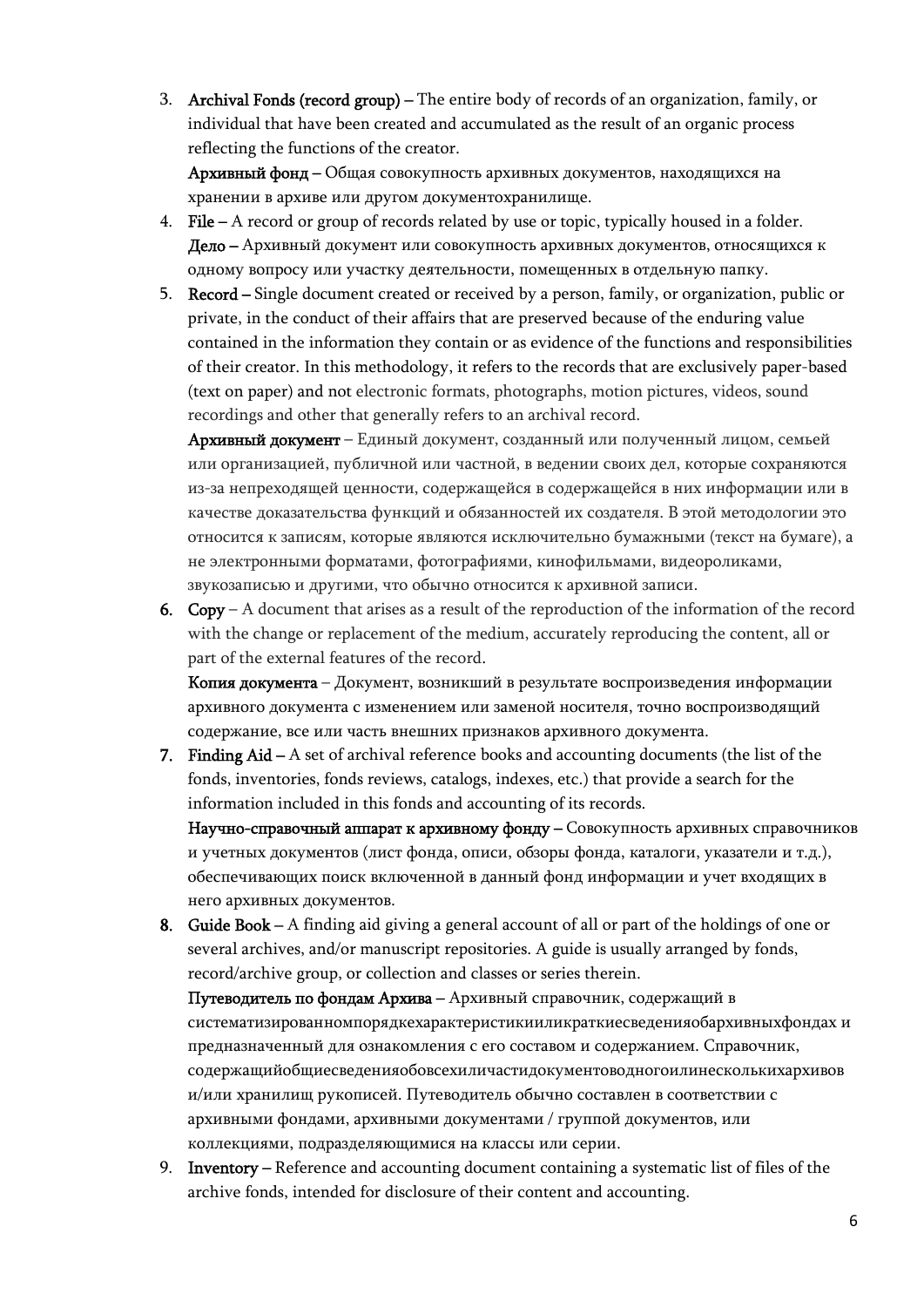Опись – Справочный и учетный документ, содержащий систематизированный перечень дел архивного фонда, предназначенный для раскрытия их содержания и учета.

10. Access to the Archive – The right, opportunity or means of finding, using or approaching documents and/or information (or a system of archives). Access may also be affected by the physical state of the materials, or the need to conserve them.

Доступ к архивным документам – Предусмотренные нормативными актами право, возможность и средства поиска, использования документов архива или/и информации (или системы архивов). На доступ может также влиять физическое состояние материалов или необходимость их сохранности.

11. Researcher – Any physical person, domestic or a foreign citizen, who applied for the access to the Archive's reading room or is using the data published by the Archive online for the scientific, personal or other purpose not prohibited by law.

Исследователь – Любое физическое лицо, гражданин страны или иностранец, обратившийся за доступом в читальный зал Архива или использующий данные, опубликованные архивом онлайн в научных, личных и других, не запрещенных законом целях.

- 12. Usage of Archival Data Application of information of records in cultural, scientific, political, economic targets and for ensuring legitimate rights and the interests of citizens. Использование архивных данных – Применение информации архивных документов в культурных, научных, политических, экономических целях и для обеспечения законных прав и интересов граждан.
- 13. Social and Legal Notices from the Archive Documents issued by the archive of birth, death, marriage, divorce, repression, rehabilitation, reward, professional-technical, secondary and the higher education, academic degree, registration and the cancellation of registration of a citizen to a concrete address, change of name, surname and nationality e.t.c. Социально-правовые уведомления из архива – Документы, выданные архивом о рождении, смерти, браке, разводе, репрессии, реабилитации, вознаграждении, образовании / ученой степени, регистрации / отмены регистрации гражданина по
- конкретному адресу, изменении имени, фамилии или гражданства и. т. д. 14. Property Notices – Documents issued by the archive confirming the property right. Уведомления о собственности –Документы, выданные архивом, подтверждающие право собственности.
- 15. Declassify To make records that have been restricted for reasons of national security accessible to individuals without security clearance. Рассекречивать - Снимать гриф секретности и связанные с ним ограничения в доступе к архивным документам.
- 16. Personally Identifiable Information Information that a) can be used on its own or with other information to identify, contact, or locate a single person, or b) to identify an individual in context.

Персональные данные – Любая информация, которая а) может быть использована для идентификации того субъекта персональных данных, к которому она относится, либо б) которую возможно прямо или косвенно связать с субъектом персональных данных.

17. Day – In the context of this methodology a day implies a working day. День – В контексте данной методологии, один рабочий день.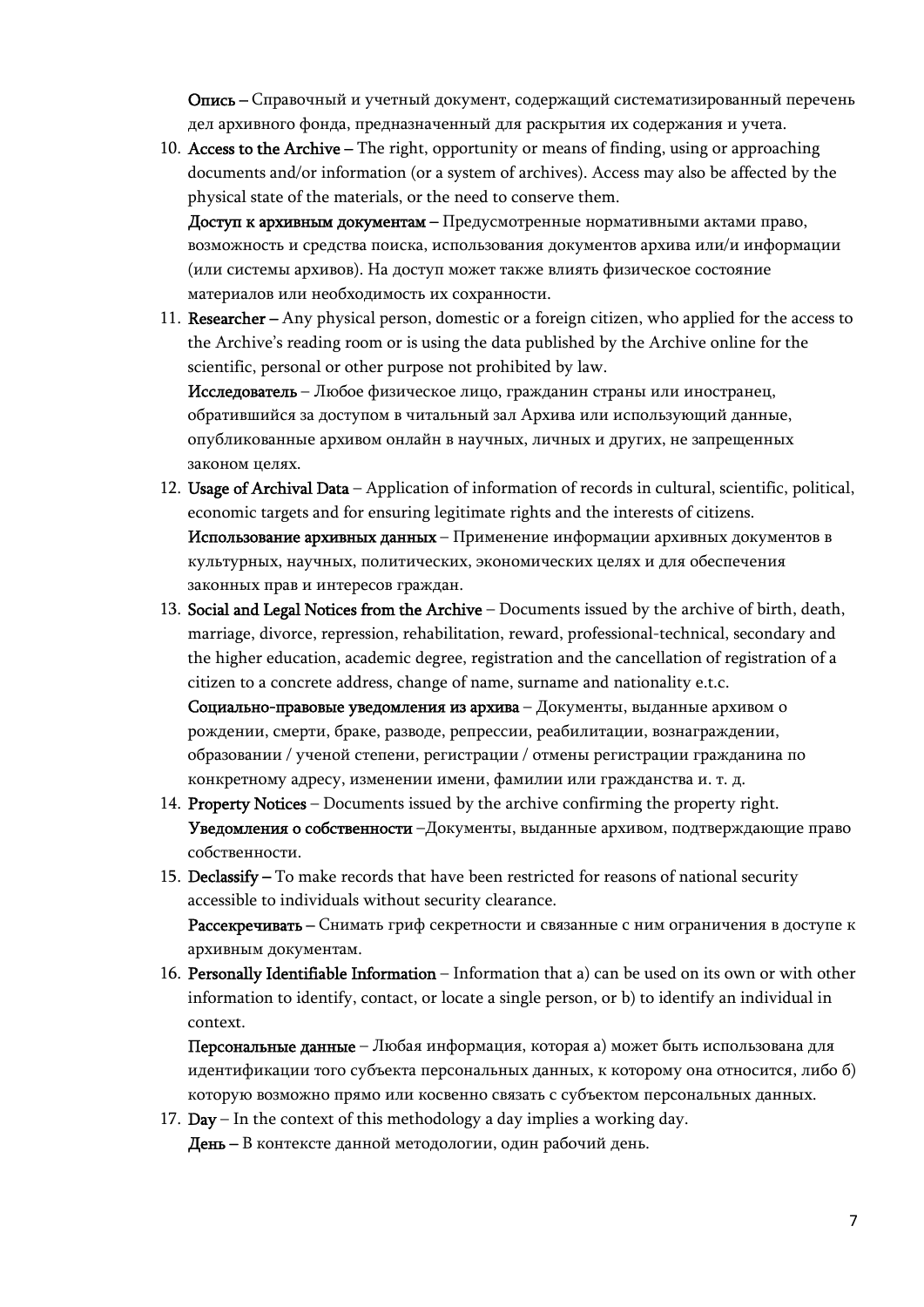- 18. Repressive State Institutions State institutions which implemented the repressive actions. Система репрессивных органов – Государственные учреждения которые проводили репрессивные действия.
- 19. FOI Freedom of Information / Свобода информации.

### Methodology Indicators

#### 1.1 General archive legislation

| #     | Social<br>Importance<br>Index | Indicator                                                                                                                                                                                                                                                                                                                                                                                                                                                                                                                                                 | Final<br><b>Score</b> | <b>Relevant Article</b><br>from the Law (if<br>applicable) |
|-------|-------------------------------|-----------------------------------------------------------------------------------------------------------------------------------------------------------------------------------------------------------------------------------------------------------------------------------------------------------------------------------------------------------------------------------------------------------------------------------------------------------------------------------------------------------------------------------------------------------|-----------------------|------------------------------------------------------------|
| 1.1.1 | 4                             | Access to archival fonds (files and records) is<br>granted equally to any researcher - both<br>foreign and domestic citizens<br>a) $Yes - 1$<br>b) The Archive has unequal conditions<br>of access with the advantage for the<br>domestic citizens - 0.25                                                                                                                                                                                                                                                                                                 |                       |                                                            |
| 1.1.2 | $\overline{4}$                | Access to the reading room is:<br>Unrestricted, any researcher can use<br>a)<br>the reading room $-1$<br>b) The Archive limits access of<br>researchers to the reading room<br>based on the principle of equal<br>treatment guaranteed by $law - 0.5$<br>c) The Archive limits access of<br>researchers to the reading room at<br>its discretion and provides a written<br>substantiation of this decision $-0.25$<br>The Archive limits access of<br>d)<br>researchers to the reading room at<br>its discretion without providing<br>substantiation $-0$ |                       |                                                            |
| 1.1.3 | $\overline{4}$                | Access to the Archive reading room<br>procedures:<br>Domestic and foreign citizens enjoy<br>a)<br>equal rights to access the Archive<br>reading room $-1$                                                                                                                                                                                                                                                                                                                                                                                                 |                       |                                                            |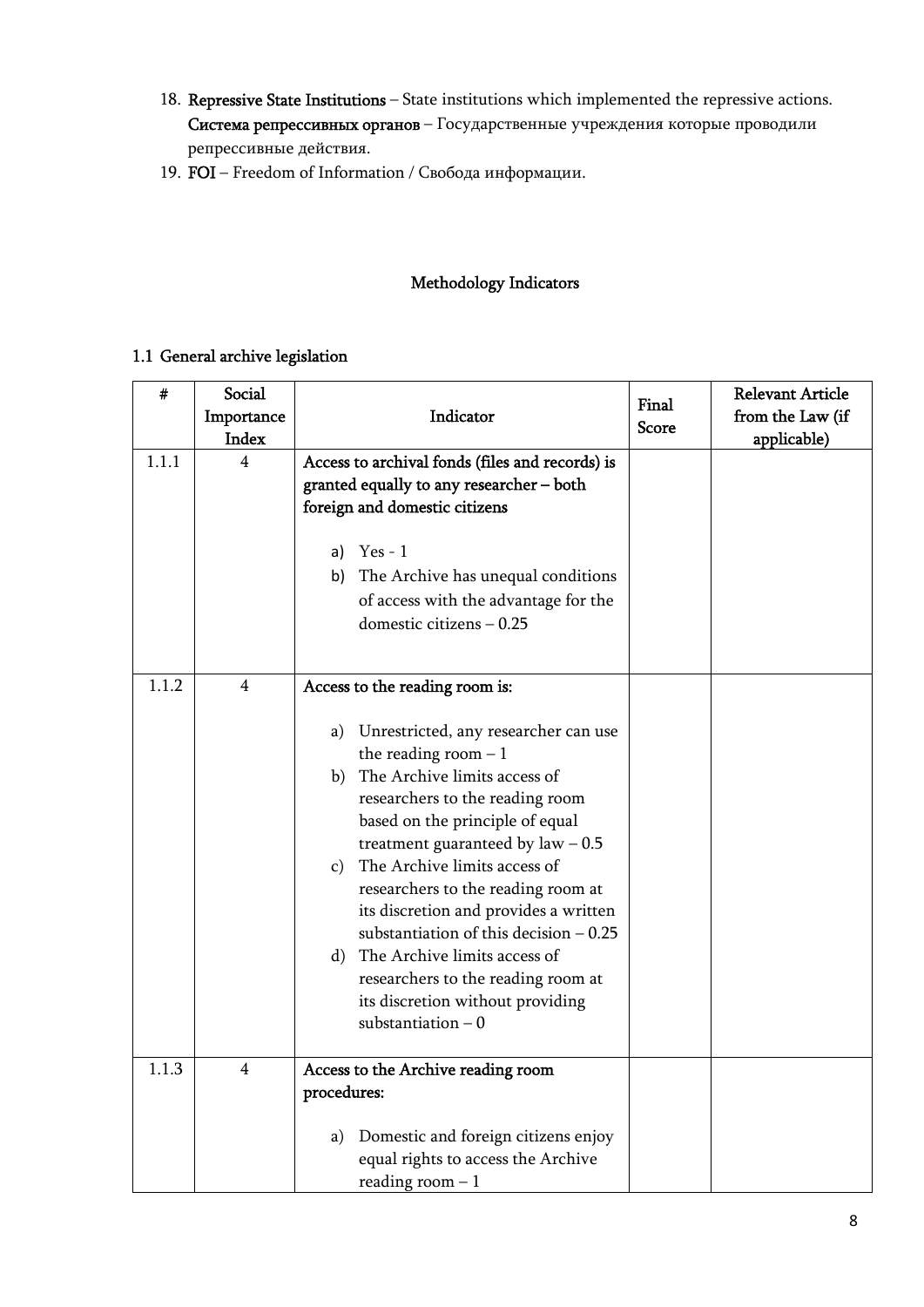|       |                | b) In order to access the reading room,                                   |  |
|-------|----------------|---------------------------------------------------------------------------|--|
|       |                | foreign citizens have to submit                                           |  |
|       |                | certain paperwork in addition to                                          |  |
|       |                | what is demanded from domestic                                            |  |
|       |                | citizens - 0.75                                                           |  |
|       |                | c) According to the subordinate legal                                     |  |
|       |                | act, the waiting time to get access to                                    |  |
|       |                | the reading room for foreign                                              |  |
|       |                | citizens is longer, than for domestic                                     |  |
|       |                | ones - 0.5                                                                |  |
|       |                | d) The Archive provides foreign                                           |  |
|       |                | citizens with unequal conditions of                                       |  |
|       |                | access to the reading room, by the                                        |  |
|       |                | principles mentioned in both $b$ and                                      |  |
|       |                | $c$ points of this section - 0                                            |  |
|       |                |                                                                           |  |
| 1.1.4 | $\overline{4}$ | Upon turning down a request to access                                     |  |
|       |                | archival fonds and finding aid:                                           |  |
|       |                |                                                                           |  |
|       |                | The Archive provides a written<br>a)                                      |  |
|       |                | substantiation $-1$                                                       |  |
|       |                | b) The Archive provides only with oral<br>substantiation - 0.25           |  |
|       |                |                                                                           |  |
|       |                | The Archives does not provide any<br>$\mathbf{c})$<br>substantiation $-0$ |  |
|       |                |                                                                           |  |
| 1.1.5 | 3              | Do individuals with unserved or unacquitted                               |  |
|       |                | conviction have access to the Archive:                                    |  |
|       |                |                                                                           |  |
|       |                | a) $Yes-1$                                                                |  |
|       |                | Only individuals with unserved or<br>b)                                   |  |
|       |                | unacquitted conviction for serious                                        |  |
|       |                | crime or felony have restricted                                           |  |
|       |                | access to the Archive-0.75                                                |  |
|       |                | $No - 0$<br>$\mathbf{c})$                                                 |  |
|       |                |                                                                           |  |
| 1.1.6 | 3              | Differences in terms of access depends on                                 |  |
|       |                | whether the organization (e. g. university) is                            |  |
|       |                | asking for access or an individual:                                       |  |
|       |                |                                                                           |  |
|       |                | No differences - 1<br>a)                                                  |  |
|       |                | The difference in terms of access<br>b)                                   |  |
|       |                | depends on whether it is a state                                          |  |
|       |                | body or an $NGO - 0.5$                                                    |  |
|       |                |                                                                           |  |
|       |                | Different $-0$<br>C)                                                      |  |
|       |                |                                                                           |  |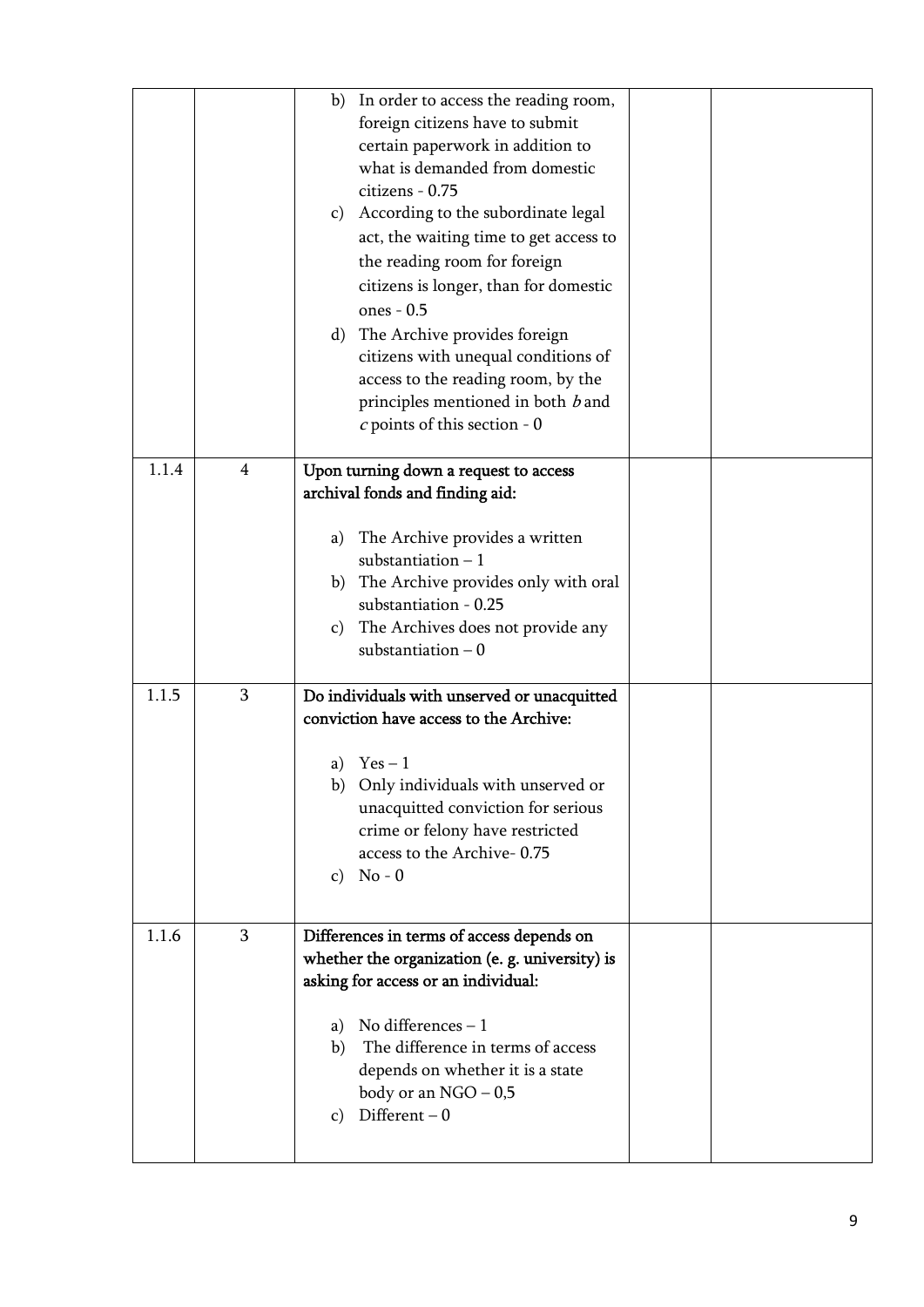| 1.1.7  | 4              | Access to archival fonds' records (originals or<br>copies) only for getting insight in the reading<br>room or website:                                                                                                                                                                                                                                                                                                                          |  |
|--------|----------------|-------------------------------------------------------------------------------------------------------------------------------------------------------------------------------------------------------------------------------------------------------------------------------------------------------------------------------------------------------------------------------------------------------------------------------------------------|--|
|        |                | a) is free of charge $-1$<br>b) is free of charge for digital copies,<br>but paper copies require payment -<br>0,5<br>is not free of charge $-0$<br>c)                                                                                                                                                                                                                                                                                          |  |
| 1.1.8  | $\overline{4}$ | The Archive has the discretionary authority<br>to refuse access to any file/fonds or finding<br>aid (except for classified files or those<br>containing legally protected personal<br>information):                                                                                                                                                                                                                                             |  |
|        |                | The Archive grants access to any file<br>a)<br>or finding aid $-1$<br>The grounds for restricting access to<br>b)<br>files or finding aid are granted to the<br>Archive by the $law - 0.75$<br>The grounds for restricting access to<br>$\mathbf{c})$<br>files or finding aid are granted to the<br>Archive by a subordinate legal act<br>(order of the head of the archive) -<br>0                                                             |  |
| 1.1.9  | $\overline{2}$ | The law or subordinate legal act list the<br>restrictions to accessing the reading room or<br>archival fonds/files and define the relevant<br>terms (except for classified files or those<br>containing legally protected personal<br>information):<br>$Yes-1$<br>a)<br>$No-0$<br>b)                                                                                                                                                            |  |
| 1.1.10 | $\overline{2}$ | The Archive allows other public institutions,<br>private organizations and citizens to use its<br>files/records for exhibition or other purposes<br>that do not endanger the physical condition<br>of the files/records:<br>The Archive allows other public<br>1)<br>institutions to use the originals and<br>copies of its files/records.<br>The Archive allows other public<br>2)<br>institutions to use only copies of its<br>files/records. |  |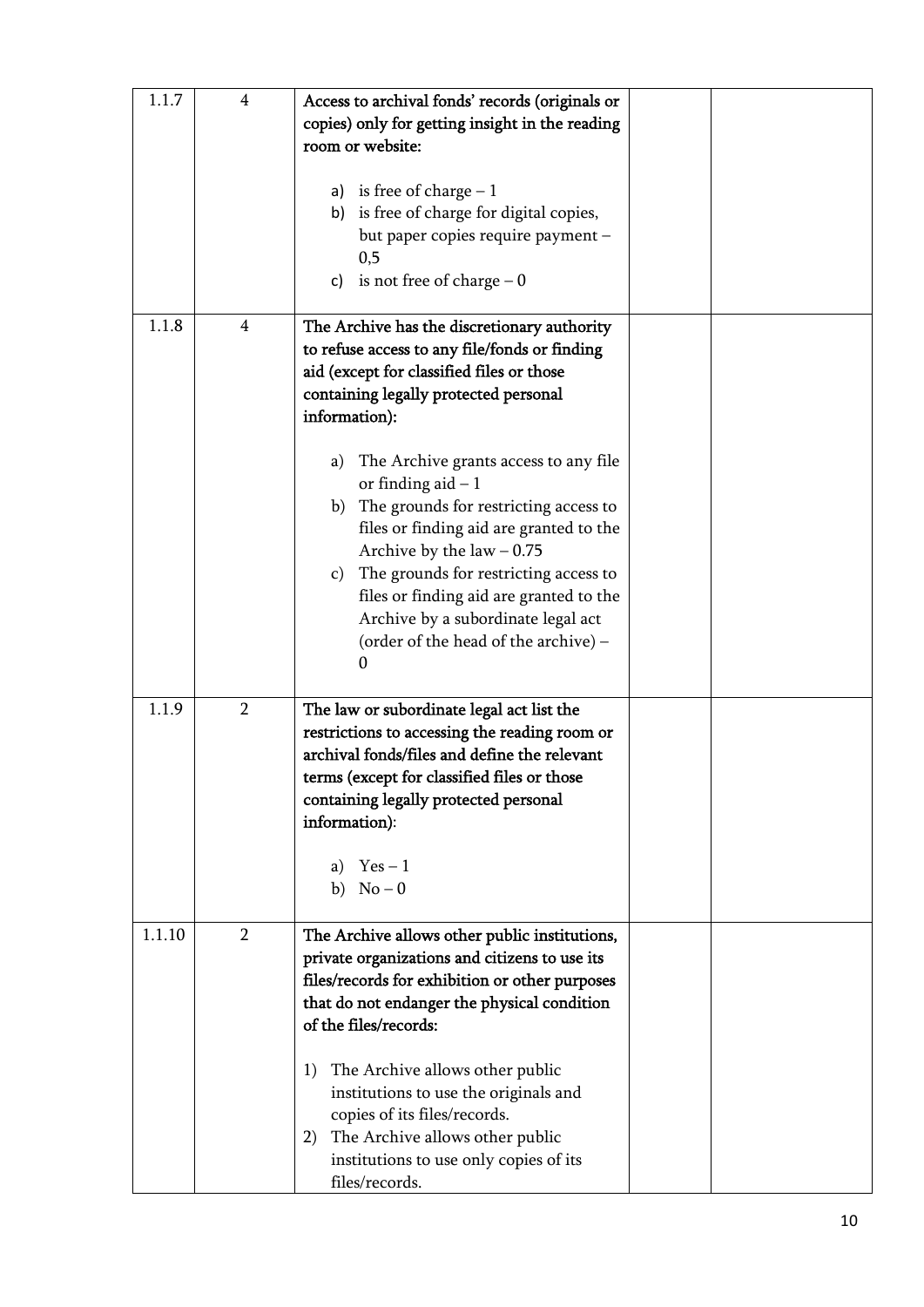|        |                | 3)<br>The Archive allows private                |  |
|--------|----------------|-------------------------------------------------|--|
|        |                | organizations to use the originals and          |  |
|        |                | copies of its files/records.                    |  |
|        |                | The Archive allows private<br>4)                |  |
|        |                | organizations to use only copies of its         |  |
|        |                | files/records.                                  |  |
|        |                | The Archive allows natural persons to<br>5)     |  |
|        |                | use the originals or copies of its              |  |
|        |                | files/records.                                  |  |
|        |                | The Archive allows natural persons to<br>6)     |  |
|        |                | use only copies of its files/records.           |  |
|        |                | The law or subordinate legal acts<br>a)         |  |
|        |                | allow actions of all 6 categories $-1$          |  |
|        |                | b) The law or subordinate legal acts            |  |
|        |                | allow only actions of the categories            |  |
|        |                | $1 - 4 - 0.75$                                  |  |
|        |                | The law or subordinate legal acts<br>C)         |  |
|        |                | only allow actions of the categories            |  |
|        |                | $1 - 2 - 0.5$                                   |  |
|        |                | The law or subordinate legal acts do<br>d)      |  |
|        |                | not allow any of the above actions -            |  |
|        |                | 0                                               |  |
| 1.1.11 | 3              | Responsibility for the illegal usage of the     |  |
|        |                | personal data lies:                             |  |
|        |                |                                                 |  |
|        |                | Only upon the Researcher, who is<br>a)          |  |
|        |                | using the personal data illegally $-1$          |  |
|        |                | The Archivist and the Researcher,<br>b)         |  |
|        |                | who is using the personal data                  |  |
|        |                | illegally, share the responsibility -           |  |
|        |                | 0.5                                             |  |
|        |                | Only upon the Archivist - 0                     |  |
|        |                | $\mathbf{C}$ )                                  |  |
|        |                |                                                 |  |
| 1.1.12 | $\overline{2}$ | Declassified fonds, files or records that have  |  |
|        |                | been already published (with accordance to      |  |
|        |                | the Law or subordinate legal act) may not be    |  |
|        |                | re-classified:                                  |  |
|        |                |                                                 |  |
|        |                |                                                 |  |
|        |                |                                                 |  |
|        |                | $No-1$<br>a)<br>b) Yes - $0$                    |  |
|        |                |                                                 |  |
| 1.1.13 | $\overline{4}$ | Declassified fonds, files, or records that have |  |
|        |                | not been published may be re-classified:        |  |
|        |                | May not be reclassified $-1$<br>a)              |  |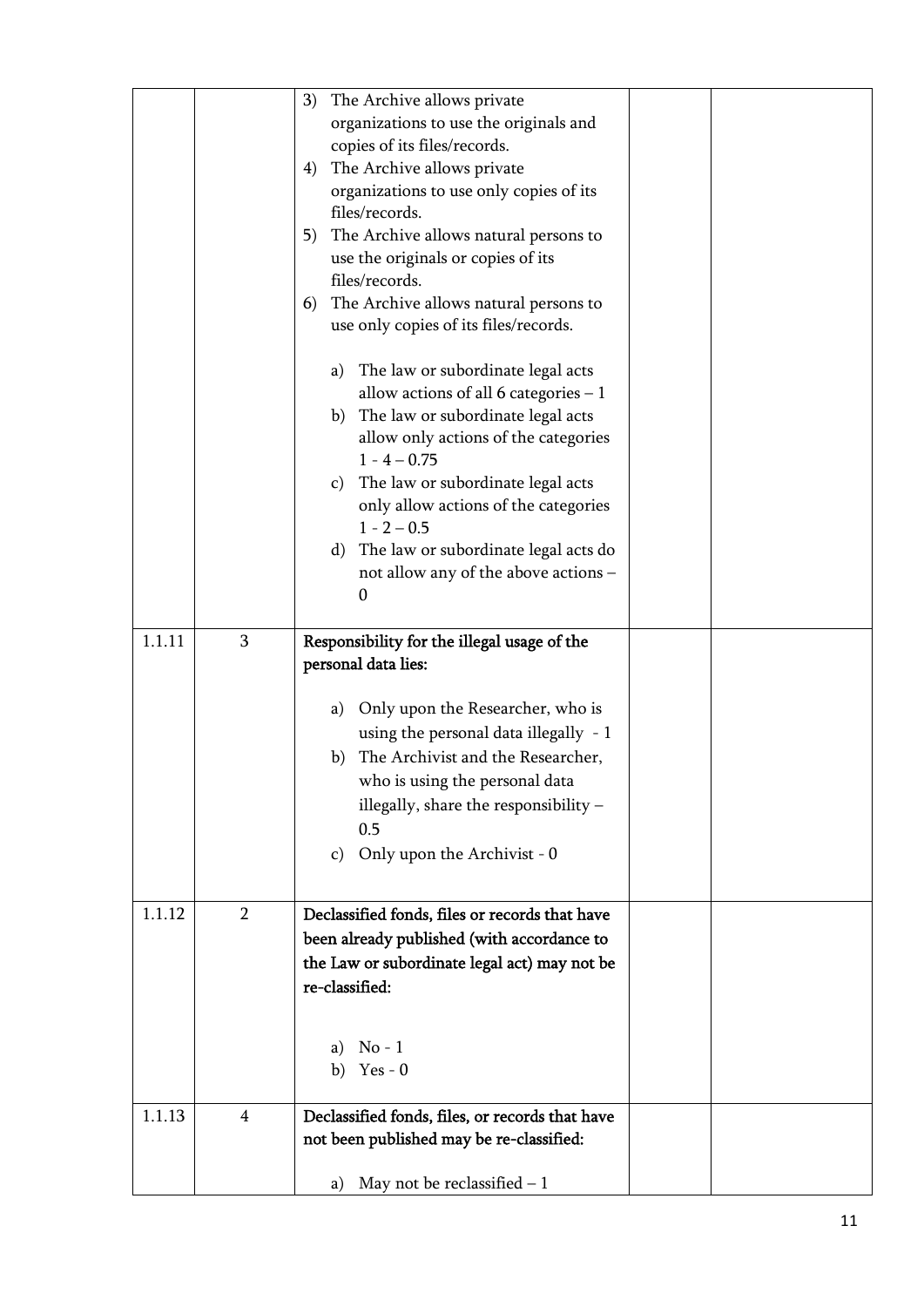|        |                | b) Can be re-classified, according to<br>the law, if it is necessary to defend<br>the fundamental human rights,<br>freedoms and legal interests, for<br>violated rights rehabilitation and to<br>avoid causing harm to the human<br>health and security $-0.5$<br>May be reclassified $-0$<br>$\mathbf{c})$                                             |  |
|--------|----------------|---------------------------------------------------------------------------------------------------------------------------------------------------------------------------------------------------------------------------------------------------------------------------------------------------------------------------------------------------------|--|
| 1.1.14 | $\overline{4}$ | Formerly classified fonds, files, or records<br>cannot be destroyed:<br>Cannot be destroyed $-1$<br>a)<br>Can be destroyed $-0$<br>b)                                                                                                                                                                                                                   |  |
| 1.1.15 | $\overline{4}$ | Upon the termination of the statutory<br>period, the archival fonds becomes<br>declassified by the Archive itself, established<br>committee or other authorized body:<br>a) Right away after the termination of<br>the statutory period - 1<br>Based on the request of a citizen or a<br>b)<br>legal entity - 0.5                                       |  |
| 1.1.16 | $\overline{4}$ | Classification of the fonds, files, or records<br>after the termination of the statutory period:<br>Cannot be prolonged - 1<br>a)<br>Can be prolonged on the special<br>b)<br>occasions defined by law - 0.5<br>c) Can be prolonged according to the<br>subordinate legal act (the order of<br>the Director of the Archive or<br>$\text{similar}$ ) – 0 |  |
| 1.1.17 | $\mathbf{1}$   | National legislation doesn't recognize the<br>concept of 'Secret Archives' or 'Secret<br>fonds', without making available for<br>researchers information about them and the<br>finding aid:<br>a) $No-1$<br>b) $Yes - 0$                                                                                                                                |  |
| 1.1.18 | 3              | It is inadmissible by law to hide the<br>existence of classified records:<br>$Yes - 1$<br>a)                                                                                                                                                                                                                                                            |  |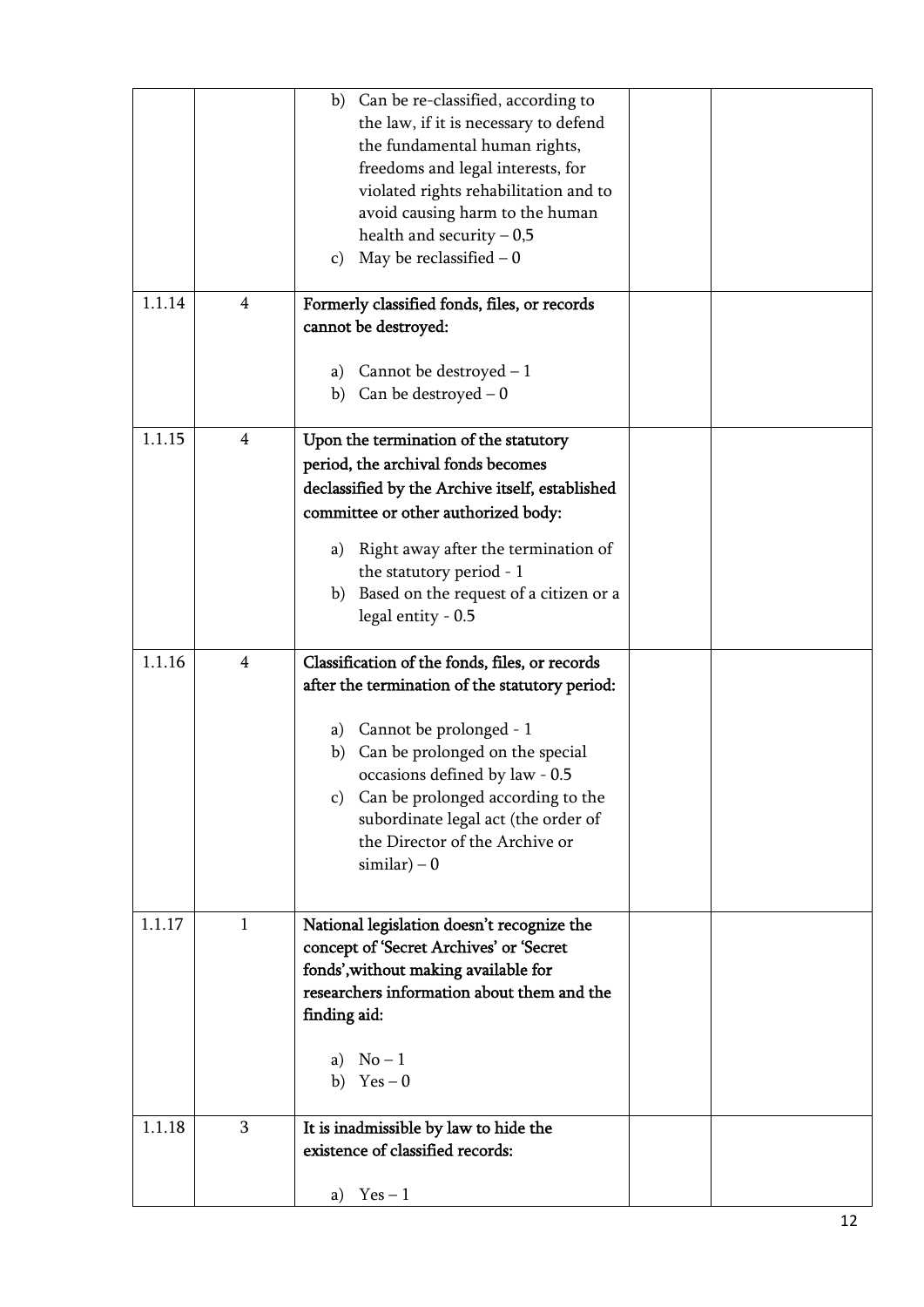|        |                | The law does not contain a relevant<br>b)              |  |
|--------|----------------|--------------------------------------------------------|--|
|        |                | provision $-0.75$                                      |  |
|        |                | c) Admissible, according to the level of               |  |
|        |                | $access - 0.5$                                         |  |
|        |                | d) $No-0$                                              |  |
| 1.1.19 | $\overline{2}$ | The Archive provides social and legal notices          |  |
|        |                | from the records included in the fonds of the          |  |
|        |                | repressive state institutions:                         |  |
|        |                |                                                        |  |
|        |                | a) Provides for everyone - 1                           |  |
|        |                | b) Provides only to the relevant                       |  |
|        |                | individual, his / her lawful                           |  |
|        |                | representative or a relative $-0.75$                   |  |
|        |                | c) Provides for everyone, but using                    |  |
|        |                | restrictions (e. g. only from the cases                |  |
|        |                | of those, who have been                                |  |
|        |                | rehabilitated) $-0.5$                                  |  |
|        |                | Doesn't provide $-0$<br>d)                             |  |
| 1.1.20 | $\overline{4}$ | Files and records of the repressive state              |  |
|        |                | institution's fonds are accessible in the              |  |
|        |                | reading room for any researcher:                       |  |
|        |                |                                                        |  |
|        |                | a) $Yes-1$                                             |  |
|        |                | b) $No-0$                                              |  |
| 1.1.21 | 4              | The law prohibits classifying of fonds                 |  |
|        |                | (neither full, nor partial), files, or records         |  |
|        |                | held by the repressive state institutions:             |  |
|        |                |                                                        |  |
|        |                | Prohibited by $law - 1$<br>a)                          |  |
|        |                | Prohibited by a subordinate legal act<br>b)<br>$-0.75$ |  |
|        |                | There is no information on this in<br>$\mathbf{C}$ )   |  |
|        |                | the law or subordinate legal acts -                    |  |
|        |                | 0.25                                                   |  |
|        |                | Allowed by law or subordinate legal<br>d)              |  |
|        |                | $act - 0$                                              |  |
| 1.1.22 | $\mathbf{1}$   | After attaching a file or record to the archive        |  |
|        |                | fonds, a natural or legal person is obligated to       |  |
|        |                | transfer this file or record to the archive or         |  |
|        |                | other entity authorized to store the national          |  |
|        |                | archive fonds:                                         |  |
|        |                |                                                        |  |
|        |                | Is not obligated if it meets the terms<br>a)           |  |
|        |                | of storage $-1$                                        |  |
|        |                | Is obligated $-0.25$<br>b)                             |  |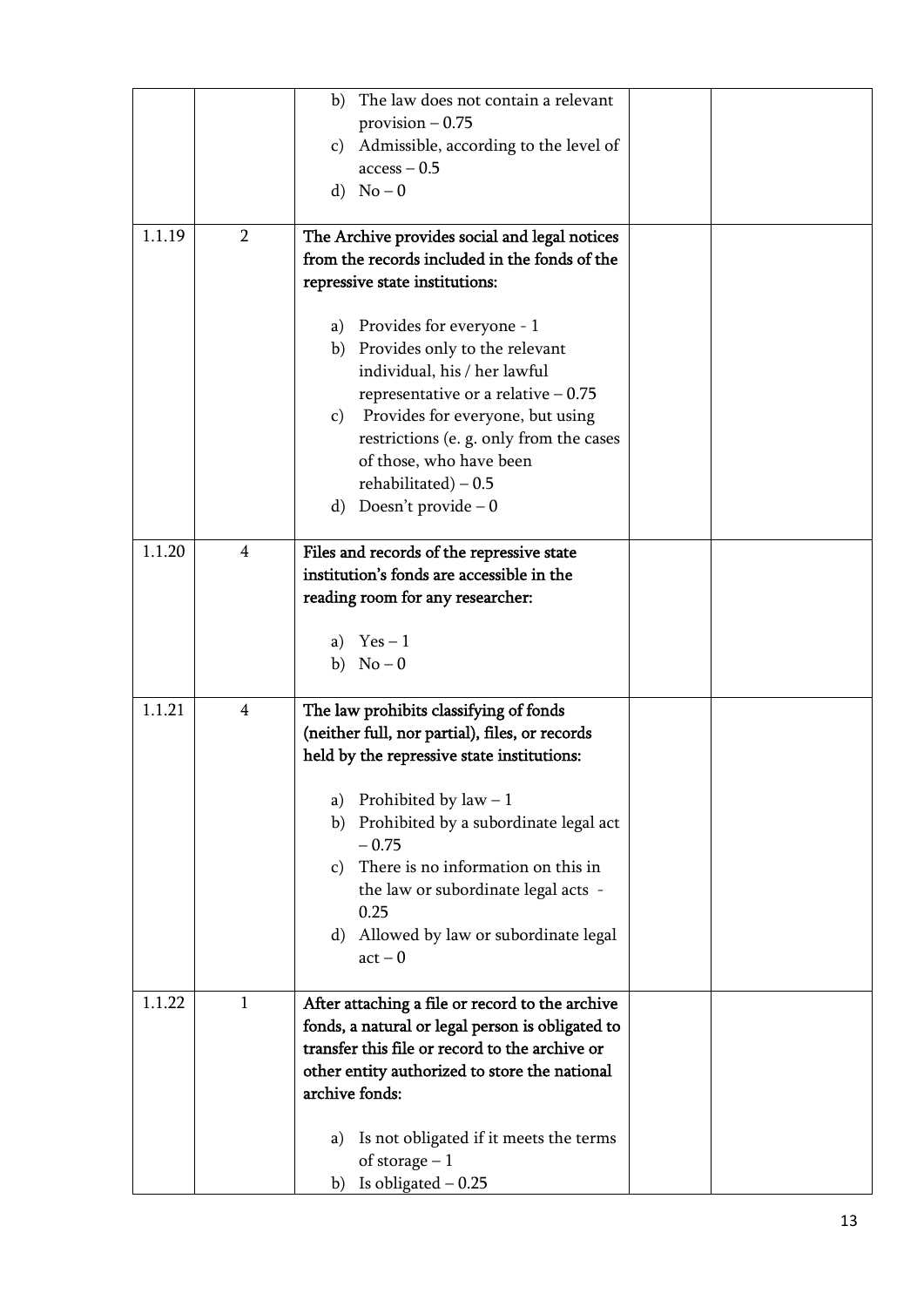| 1.1.23 | $\overline{2}$                                                         | The legislation recognizes the existence of<br>private archives and provides the protection<br>and autonomous management of their<br>records:        |  |  |  |  |
|--------|------------------------------------------------------------------------|------------------------------------------------------------------------------------------------------------------------------------------------------|--|--|--|--|
|        |                                                                        | Recognizes, but does not have<br>a)<br>control over their activity $-1$<br>b) Recognizes, but has control over<br>their activity $-0.5$<br>c) $No-0$ |  |  |  |  |
|        |                                                                        |                                                                                                                                                      |  |  |  |  |
|        | Maximum amount of points to receive in benchmark indicator group N1.1: |                                                                                                                                                      |  |  |  |  |
|        | Amount of points relevant to the current archive:                      |                                                                                                                                                      |  |  |  |  |
|        | Received points:                                                       |                                                                                                                                                      |  |  |  |  |
|        | Percentage (%):                                                        |                                                                                                                                                      |  |  |  |  |

# 1.2 Other legislation in the country related to the freedom of information and archives [Law on Personal Data Protection and other similar legislative acts]

| #     | Social<br>Importance<br>Index | Indicator                                                                                                                                                                                                                                                                                                                                        | Final<br><b>Score</b> | Relevant Article of<br>the Law (if<br>applicable) |
|-------|-------------------------------|--------------------------------------------------------------------------------------------------------------------------------------------------------------------------------------------------------------------------------------------------------------------------------------------------------------------------------------------------|-----------------------|---------------------------------------------------|
| 1.2.1 | $\overline{4}$                | It is forbidden to classify as a state secret a<br>file or a record that has information about<br>the violation or restriction of human<br>fundamental rights, freedoms and legitimate<br>interests, or about obstruction of<br>rehabilitation of these rights, as well as<br>harm to human health and security:<br>a) $Yes-1$<br>b) $No-0$      |                       |                                                   |
| 1.2.2 | 3                             | Access to records containing personal data,<br>personal or/and family secrets, data about<br>private life or containing threats to the<br>person's security since the moment of their<br>creation is granted after a period of:<br>a) 50 years or less $-1$<br>b) $51-74$ years $-0.75$<br>c) 75-99 years $-0.5$<br>d) 100 years or more $-0.25$ |                       |                                                   |
| 1.2.3 | 3                             | A period of time since the individual's<br>death, after which access to the records<br>containing his/her personal data, including                                                                                                                                                                                                               |                       |                                                   |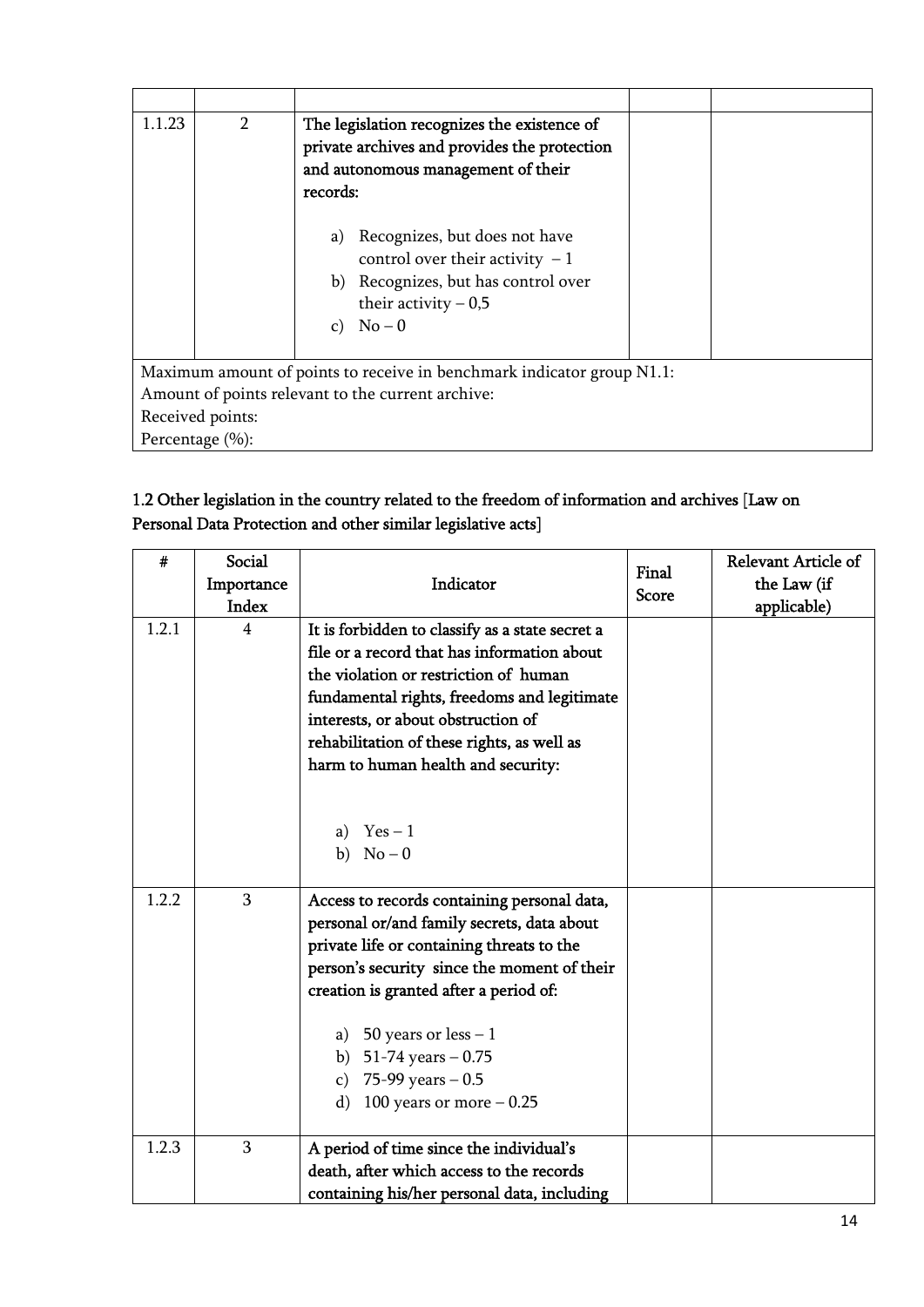|       |                | personal or/and family secret data about            |  |
|-------|----------------|-----------------------------------------------------|--|
|       |                | private life or containing threats to the           |  |
|       |                | person's security, is granted after:                |  |
|       |                |                                                     |  |
|       |                | a) 30 years or less - $1$                           |  |
|       |                | b) $31-50$ years - 0.5                              |  |
|       |                | c) 50 more than 50 years - $0$                      |  |
|       |                |                                                     |  |
| 1.2.4 | $\overline{3}$ | Information containing personal data,               |  |
|       |                | including personal or/and family secret, will       |  |
|       |                | be made publicly available before the               |  |
|       |                | legally defined period in case of death of          |  |
|       |                |                                                     |  |
|       |                | this person, if this information is going to be     |  |
|       |                | used for historical, statistical, or other          |  |
|       |                | scientific research purposes:                       |  |
|       |                | The information is declassified and<br>a)           |  |
|       |                | made available $-1$                                 |  |
|       |                | The information is declassified and                 |  |
|       |                | b)                                                  |  |
|       |                | made available only upon approval                   |  |
|       |                | of a legal heir $-0.5$                              |  |
|       |                | The information remains classified<br>$\mathbf{c})$ |  |
|       |                | until the expiration of the legal                   |  |
|       |                | $period - 0$                                        |  |
|       |                |                                                     |  |
| 1.2.5 | $\overline{2}$ | Usage of records containing personal data,          |  |
|       |                | including personal or/and family secret that        |  |
|       |                | is subject to wide public interest is allowed       |  |
|       |                | for historical, statistical, or scientific          |  |
|       |                | purposes if the person cannot be identified:        |  |
|       |                | a) $Yes-1$                                          |  |
|       |                | b) $No-0$                                           |  |
|       |                |                                                     |  |
| 1.2.6 | $\overline{2}$ | Files containing personal data, including           |  |
|       |                | personal or/and family secret, of an                |  |
|       |                | individual applying for an elective office (in      |  |
|       |                | the representative institutions) or has been        |  |
|       |                | appointed on a political or state-political         |  |
|       |                | position does not constitute information            |  |
|       |                | with limited access, with the exception of          |  |
|       |                | certain information that is defined                 |  |
|       |                | otherwise by law:                                   |  |
|       |                |                                                     |  |
|       |                | a) Such information does not                        |  |
|       |                | constitute information with limited                 |  |
|       |                | $access - 1$                                        |  |
|       |                | b) Such information does not                        |  |
|       |                | constitute information with limited                 |  |
|       |                |                                                     |  |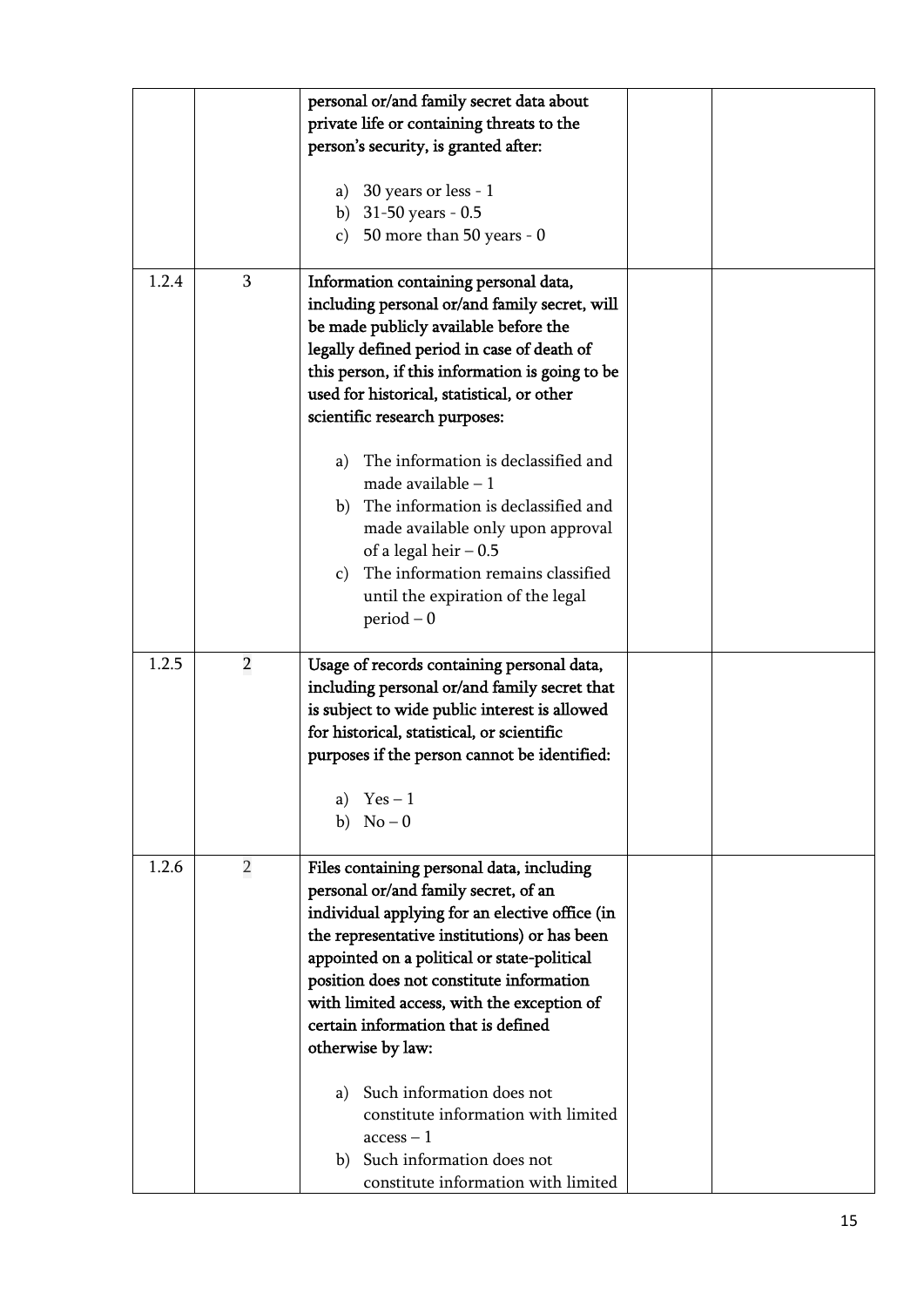|       |                                                                                                                             | access, but only upon consent of<br>the individual $-0.5$<br>c) Such information constitutes<br>information with limited access or<br>relevant law doesn't foresee this<br>principle $-0.25$                                     |  |  |  |  |
|-------|-----------------------------------------------------------------------------------------------------------------------------|----------------------------------------------------------------------------------------------------------------------------------------------------------------------------------------------------------------------------------|--|--|--|--|
| 1.2.7 | 3                                                                                                                           | The Archive is obligated to provide a<br>written reasoning and legal substantiation<br>for its decision to refuse to provide a record,<br>including personal or/and family secret,<br>containing personal data:                  |  |  |  |  |
|       |                                                                                                                             | a) Is obligated $-1$<br>b) Can provide an oral explanation -<br>0.25<br>c) Is not obligated $-0$                                                                                                                                 |  |  |  |  |
| 1.2.8 | $\overline{4}$                                                                                                              | The Law on Personal Data Protection does<br>not apply to the archives or fonds of<br>repressive state institutions:<br>a) Does not apply $-1$<br>b) The law does not contain a relevant<br>$provision - 0.25$<br>c) Applies $-0$ |  |  |  |  |
|       | Maximum amount of points to receive in benchmark indicator group N1.2:<br>Amount of points relevant to the current archive: |                                                                                                                                                                                                                                  |  |  |  |  |
|       | Received points:                                                                                                            |                                                                                                                                                                                                                                  |  |  |  |  |
|       | Percentage (%):                                                                                                             |                                                                                                                                                                                                                                  |  |  |  |  |

# 1.3 Archive services

| #     | Social<br>Importance<br>Index | Indicator                                                                                                                                                                                                                                                                                     | Final<br><b>Score</b> | <b>Relevant Article of</b><br>the Law (if<br>applicable) |
|-------|-------------------------------|-----------------------------------------------------------------------------------------------------------------------------------------------------------------------------------------------------------------------------------------------------------------------------------------------|-----------------------|----------------------------------------------------------|
| 1.3.1 | 3                             | The following is defined by the law or                                                                                                                                                                                                                                                        |                       |                                                          |
|       |                               | subordinate legal acts:                                                                                                                                                                                                                                                                       |                       |                                                          |
|       |                               | 1) Types of service provided by the<br>Archive<br>2) Fees assigned to the archival services<br>and their standard timeframes;<br>3) Fees set for archival services provided<br>in accelerated timeframes;<br>Rules for paying the above fees;<br>4)<br>Terms for paying the above fees.<br>5) |                       |                                                          |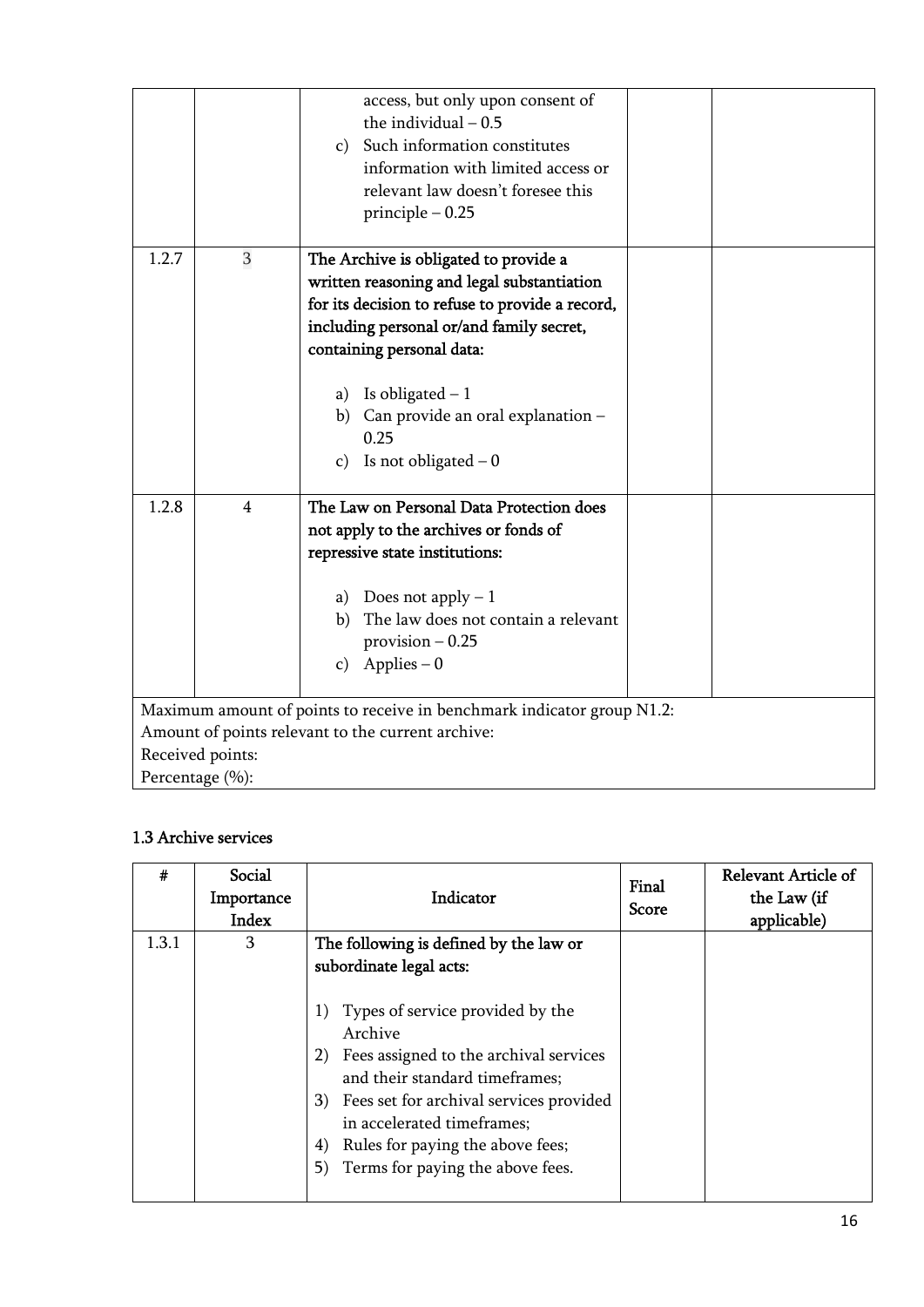|       |                | Law or subordinate legal acts<br>a)              |  |
|-------|----------------|--------------------------------------------------|--|
|       |                | include all $5$ categories $-1$                  |  |
|       |                | b) Law or subordinate legal acts                 |  |
|       |                | include only categories $3-4-0.75$               |  |
|       |                | Law or subordinate legal acts<br>$\mathbf{c})$   |  |
|       |                | include only categories $1-2-0.5$                |  |
|       |                | Law or subordinate legal acts do<br>$\rm d)$     |  |
|       |                | not include any of the above $-0$                |  |
|       |                |                                                  |  |
| 1.3.2 | 3              | The main services provided by the                |  |
|       |                | Archive are:                                     |  |
|       |                |                                                  |  |
|       |                | Collection of files under a specific<br>1)       |  |
|       |                | thematic query.                                  |  |
|       |                | Answering non-standard thematic<br>2)            |  |
|       |                | queries on specific facts, events or             |  |
|       |                | records.                                         |  |
|       |                |                                                  |  |
|       |                | Preparation and delivery of social-<br>3)        |  |
|       |                | legal notices.                                   |  |
|       |                | Providing services to the researchers<br>4)      |  |
|       |                | in the reading room.                             |  |
|       |                | Temporary storage of files belonging<br>5)       |  |
|       |                | to organizations / institutions.                 |  |
|       |                | Arranging finding aids for the<br>6)             |  |
|       |                | records belonging to organizations /             |  |
|       |                | institutions.                                    |  |
|       |                | Restoration of files/records.<br>7)              |  |
|       |                | The Archive provides all 7 and<br>a)             |  |
|       |                | other types of services $-1$                     |  |
|       |                |                                                  |  |
|       |                | b) The Archive provides 5-6 of the               |  |
|       |                | above service types $-0.75$                      |  |
|       |                | The Archive provides 3-4 of the<br>$\mathbf{c})$ |  |
|       |                | above service types $-0.5$                       |  |
|       |                | The Archive provides 1-2 of the<br>$\rm d$       |  |
|       |                | above service types $-0.25$                      |  |
|       |                | The Archive does not provide<br>e)               |  |
|       |                | any of the above services $-0$                   |  |
| 1.3.3 | $\overline{2}$ | The standard time for issuing notices is:        |  |
|       |                |                                                  |  |
|       |                | 3-5 working days $-1$<br>a)                      |  |
|       |                | b) 6-10 working days $-0.5$                      |  |
|       |                | 11 or more working days $-0.25$<br>$\mathbf{C}$  |  |
|       |                |                                                  |  |
| 1.3.4 | $\overline{2}$ | The cost of preparing and providing              |  |
|       |                | social-legal notices (apart from property        |  |
|       |                | notices) ordered by citizens (in a standard      |  |
|       |                | time limit) is:                                  |  |
|       |                |                                                  |  |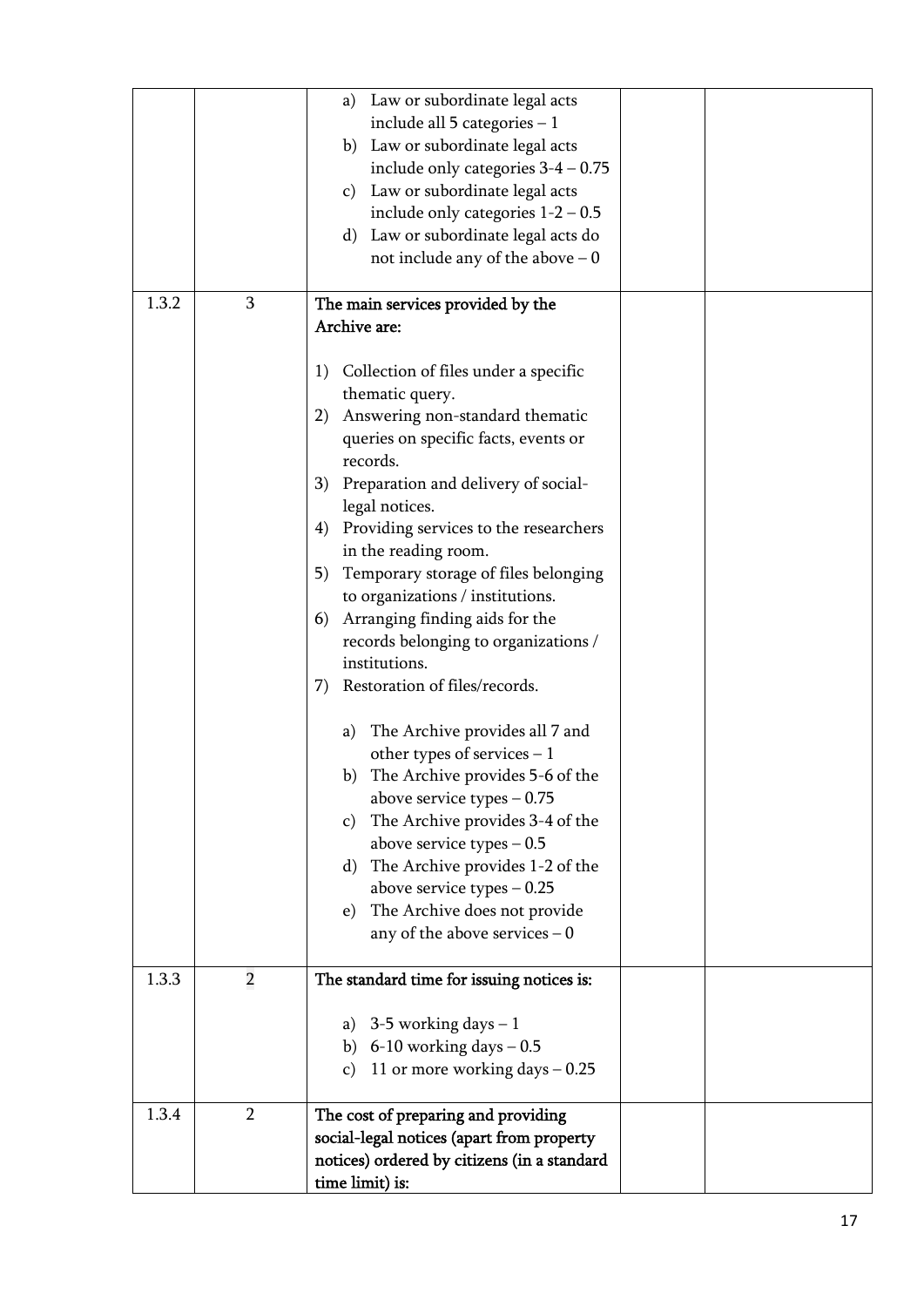|       |                | 0%-0.49% of the average wage <sup>1</sup><br>a)<br>in the country $-1$<br>b) $0.5\% - 1.49\% - 0.75$<br>1.5% and more $-0.25$<br>c)                                                                                                                                               |  |
|-------|----------------|-----------------------------------------------------------------------------------------------------------------------------------------------------------------------------------------------------------------------------------------------------------------------------------|--|
| 1.3.5 | $\overline{2}$ | The cost of preparing and delivering<br>property notices ordered by citizens (in a<br>standard time limit) is:                                                                                                                                                                    |  |
|       |                | a) $0\%$ -1.99% of the average wage in<br>the country $-1$<br>b) $2\% - 4.99\% - 0.75$<br>c) 5% and more $-0.25$                                                                                                                                                                  |  |
| 1.3.6 | 3              | Discounts defined by the law or<br>subordinate legal acts on the provision of<br>social-legal notices apply to:                                                                                                                                                                   |  |
|       |                | Persons with disabilities<br>1)<br>2) War veterans and persons with equal<br>status;<br>Internally displaced persons /<br>3)<br>refugees;<br>4) Socially vulnerable;<br>5) Rehabilitated victims of repressions<br>6) University students;<br>Pensioners.<br>7)                   |  |
|       |                | a) Discounts apply to all 7 groups –<br>b) Discounts apply to only 4-6<br>$groups - 0.75$<br>Discounts apply to only 2-3<br>$\mathbf{c})$<br>$groups - 0.5$<br>Discounts apply to only 1 group -<br>d)<br>0.25<br>The Archive does not offer any<br>$\epsilon$ )<br>$discounts-0$ |  |
| 1.3.7 | 3              | Discounts defined by the law or<br>subordinate legal act on the provision of<br>social-legal notices apply equally to the<br>domestic and foreign citizens:                                                                                                                       |  |
|       |                | Discounts apply equally $-1$<br>a)                                                                                                                                                                                                                                                |  |

<sup>&</sup>lt;sup>1</sup> See official data from last year from the statistics buereau in the country or this website.

<u>.</u>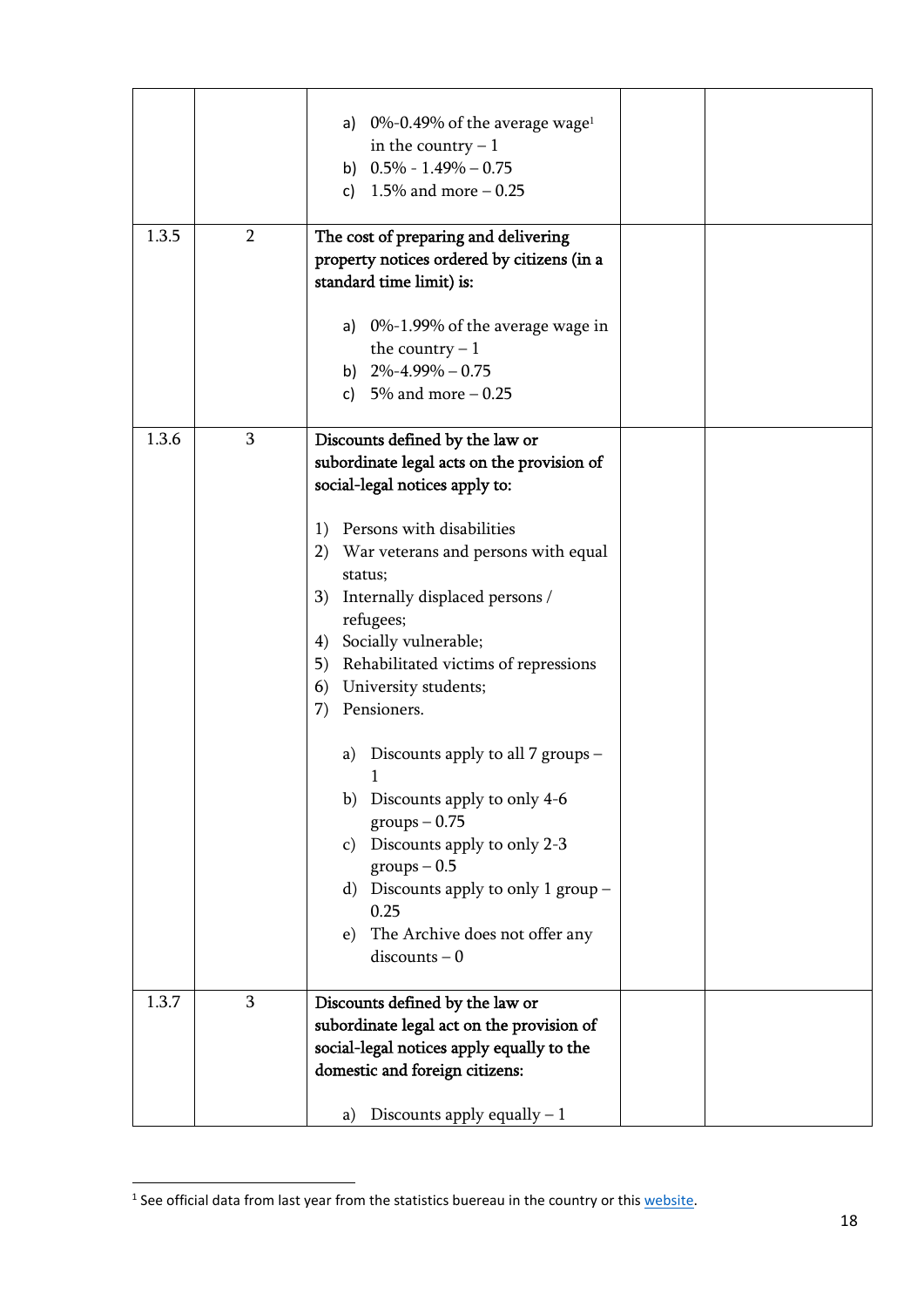| Discounts apply to only those<br>b)<br>foreign citizens who have a status<br>of a student or a person with |
|------------------------------------------------------------------------------------------------------------|
|                                                                                                            |
|                                                                                                            |
|                                                                                                            |
| $disabilities - 0.75$                                                                                      |
| Discounts apply to only those<br>C)                                                                        |
| foreign citizens with temporary                                                                            |
| residence or work permits $-0.5$                                                                           |
| Discounts do not apply to foreign<br>d)                                                                    |
| $citizens - 0$                                                                                             |
|                                                                                                            |
| 3<br>1.3.8<br>The prices of the archival servises (both                                                    |
| notices and the ones of the reading room)                                                                  |
| are equal for the domestic and foreign                                                                     |
| citizens:                                                                                                  |
| a) $Yes-1$                                                                                                 |
| The prices are higher for the<br>b)                                                                        |
| foreign citizens $-0$                                                                                      |
|                                                                                                            |
| Maximum amount of points to receive in benchmark indicator group N1.3:                                     |
| Amount of points relevant to the current archive:                                                          |
| Received points:                                                                                           |
| Percentage (%):                                                                                            |

## 2. Website

| #   | Social<br>Importance<br>Index | Indicator                                                                                                                                                                                                                                                                                    | Final<br><b>Score</b> | Link |
|-----|-------------------------------|----------------------------------------------------------------------------------------------------------------------------------------------------------------------------------------------------------------------------------------------------------------------------------------------|-----------------------|------|
| 2.1 | 3                             | The Archive has a multilingual website:<br>a) The Archive has a website in the<br>official state language as well as in<br>English or Russian $-1$<br>b) The Archive website is available only<br>in the official state language $-0.25$<br>The Archive does not have a website -<br>C)<br>0 |                       |      |
| 2.2 | 3                             | The Archive website contains archive related<br>legislation:<br>In the official state language and in<br>a)<br>English of Russian $-1$<br>b) Only in the official state language -<br>0.75<br>The Archive website does not contain<br>C)<br>archive related legislation $-0$                 |                       |      |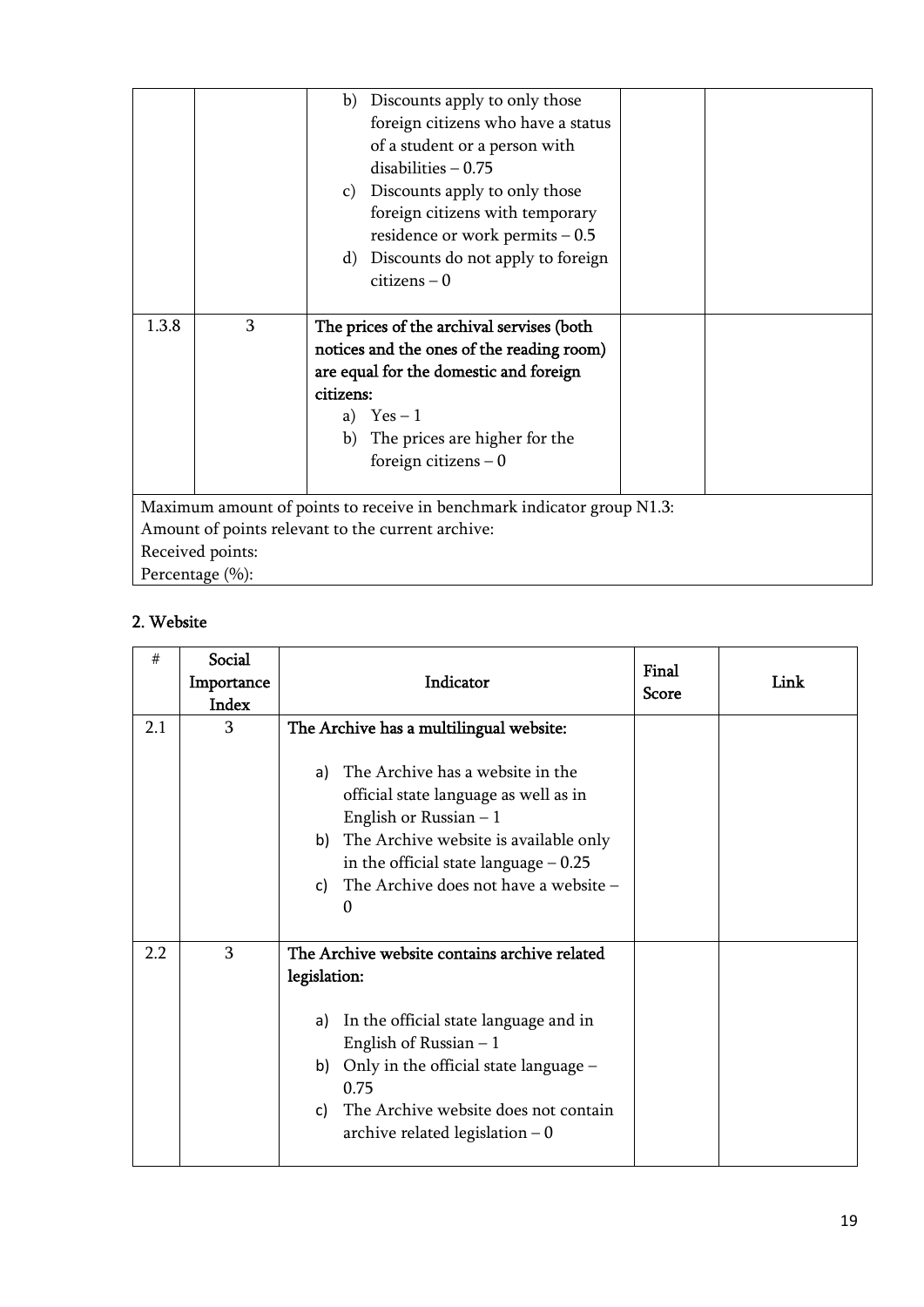| 2.3 | 3              | The Archive website explains the types of<br>services it offers (or it is possible to find answers<br>in the FAQ section of the website):<br>Information about services of the<br>a)<br>Archive is available in the official state<br>language and in English $-1$<br>b) Information about services of the<br>Archive is available only in the official<br>state language $-0.75$<br>c) The Archive website does not provide<br>such information $-0$                                                                                                                                                                                                                                                                                                                                                      |  |
|-----|----------------|------------------------------------------------------------------------------------------------------------------------------------------------------------------------------------------------------------------------------------------------------------------------------------------------------------------------------------------------------------------------------------------------------------------------------------------------------------------------------------------------------------------------------------------------------------------------------------------------------------------------------------------------------------------------------------------------------------------------------------------------------------------------------------------------------------|--|
| 2.4 | 3              | The Archive website provides information<br>about the access procedure for the researchers,<br>working hours and working rules:<br>In the official state language and in<br>a)<br>English $-1$<br>b) Only in the state language $-0.75$<br>The Archive website does not provide<br>c)<br>such information $-0$                                                                                                                                                                                                                                                                                                                                                                                                                                                                                             |  |
| 2.5 | $\overline{2}$ | The Archive website contains a list of archival<br>fonds (or a guide book) with the following key<br>information:<br>The name of the fonds;<br>1.<br>Chronological span of the fonds;<br>2.<br>3.<br>Amount of information stored in the fonds<br>(the number of records/ files or metric<br>measure);<br>Language(s) of the information stored in<br>4.<br>the fonds;<br>Location of fonds;<br>5.<br>6. Description of the archival groups, which<br>the archival fonds are divided into: a<br>detailed description of the thematic or<br>structural groups into which the archival<br>fonds is organized;<br>Status: classified/declassified.<br>7.<br>All 7 categories of information are<br>a)<br>$present-1$<br>b) Between 4 and 6 of the required<br>categories of information are present -<br>0.75 |  |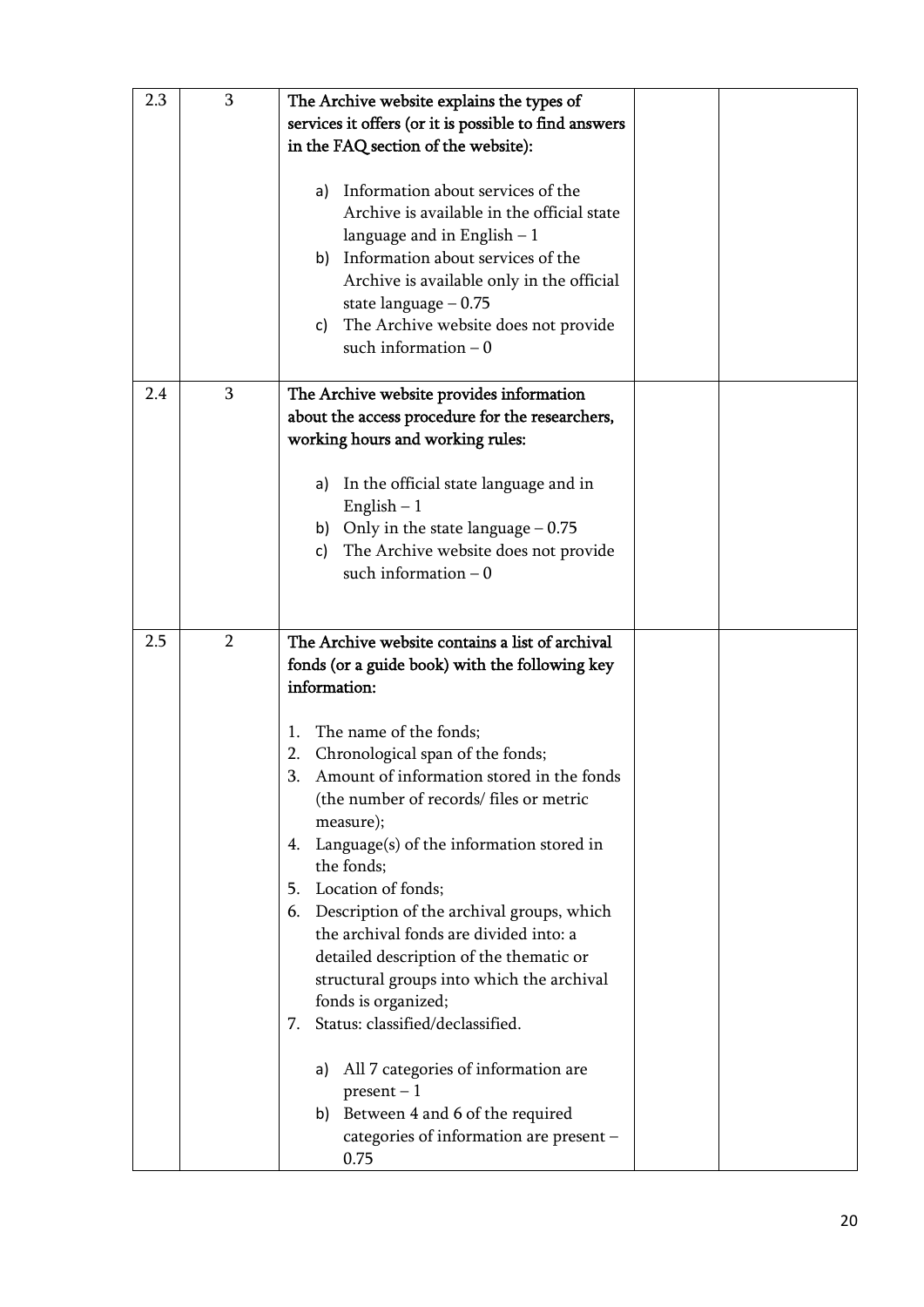|     |   | c) Only 2 or 3 of the required categories        |  |
|-----|---|--------------------------------------------------|--|
|     |   | of information are present $-0.5$                |  |
|     |   | Only 1 required category of<br>d)                |  |
|     |   | information is present $-0.25$                   |  |
|     |   | There is no list of the archival fonds - 0<br>e) |  |
| 2.6 | 3 | The Archive website provides the possibility to  |  |
|     |   | request and receive the documents of the         |  |
|     |   | finding aid online:                              |  |
|     |   | The Finding aid documents are<br>a)              |  |
|     |   | proactively available on the Archive             |  |
|     |   | website $-1$                                     |  |
|     |   | It is possible to make a request for the<br>b)   |  |
|     |   | finding aid documents and receive                |  |
|     |   | them online $-0.75$                              |  |
|     |   | The Archive website does not have an<br>C)       |  |
|     |   | online request option $-0$                       |  |
|     |   |                                                  |  |
| 2.7 | 3 | The Archive website contains copies of           |  |
|     |   | inventories of archive fonds:                    |  |
|     |   | a) 76-100% of fonds $-1$                         |  |
|     |   | b) $51-75\%$ of fonds $-0.75$                    |  |
|     |   | c) $26-50\%$ of fonds $-0.5$                     |  |
|     |   | d) $1-25\%$ of fonds $-0.25$                     |  |
|     |   | Inventories of fonds are not available -<br>e)   |  |
|     |   | 0                                                |  |
|     |   |                                                  |  |
| 2.8 | 3 | The Archive website provides the ability to      |  |
|     |   | request and receive official legal documents     |  |
|     |   | (archive notices) online using the system of     |  |
|     |   | electronic document turnover in accordance       |  |
|     |   | with the legal norms and fees:                   |  |
|     |   | It is possible to request as well as<br>a)       |  |
|     |   | receive these documents $-1$                     |  |
|     |   | b) It is possible to either request or           |  |
|     |   | receive these documents $-0.75$                  |  |
|     |   | The Archive website does not provide<br>C)       |  |
|     |   | this ability $-0$                                |  |
| 2.9 | 3 | The Archive website provides the ability to      |  |
|     |   | request and receive scanned records online       |  |
|     |   | according to the legal norms and fees:           |  |
|     |   |                                                  |  |
|     |   | It is possible $-1$<br>a)                        |  |
|     |   | It is not possible $-0$<br>b)                    |  |
|     |   |                                                  |  |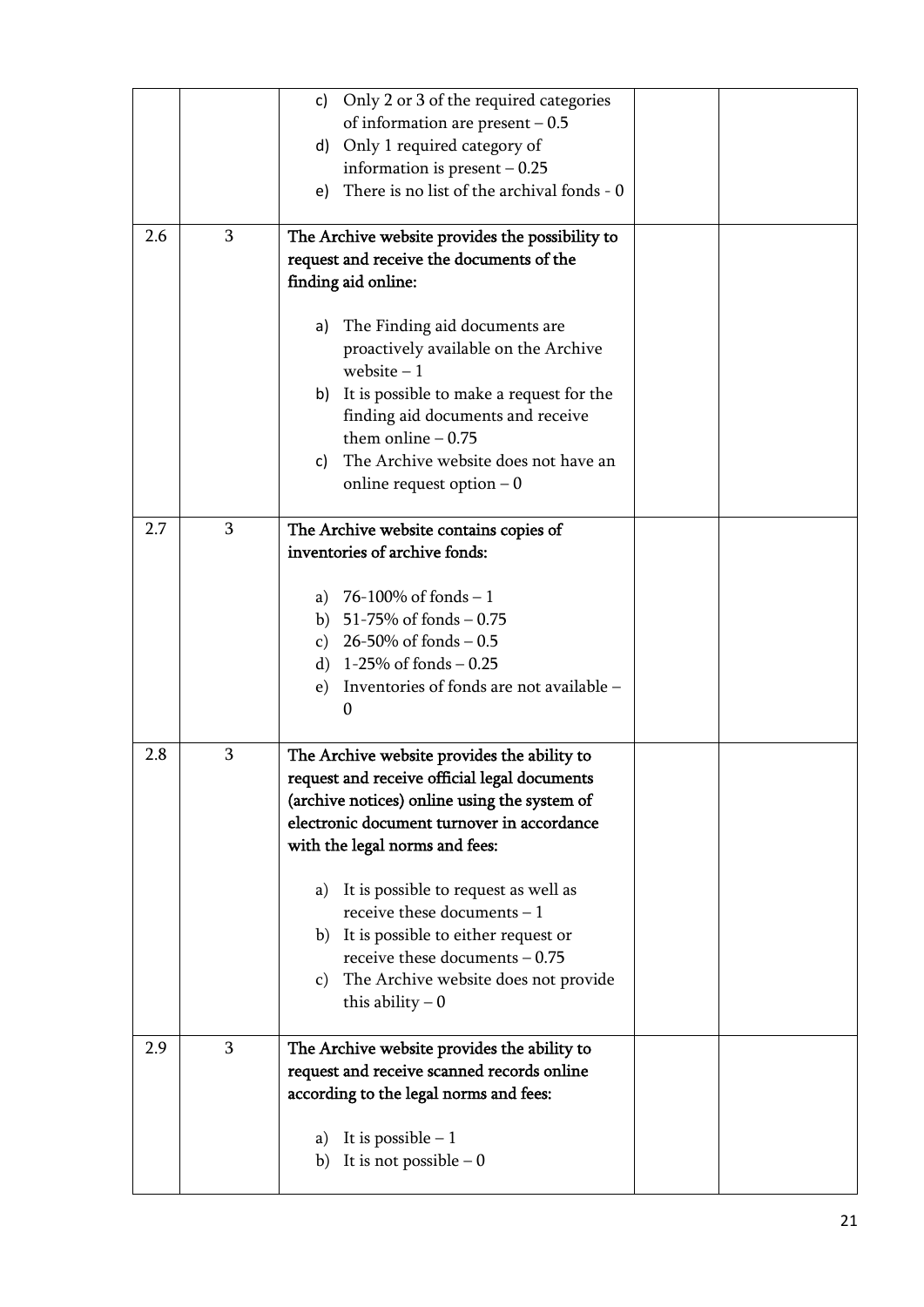| 2.10 | 3 | The Archive is obliged by the law or the<br>subordinate legal act to publish periodically the<br>results of its ongoing work (reports) and other<br>public information:<br>a) Once every 6 months (apart from<br>annual reports) $-1$<br>b) Annually $-0.75$<br>c) Once in a period of more than $1$ year $-$<br>0.5<br>d) The Archive does not publish such<br>information $-0$                                                                                                                                                                                                                                                                                                                                                                                                                                                                                               |  |
|------|---|--------------------------------------------------------------------------------------------------------------------------------------------------------------------------------------------------------------------------------------------------------------------------------------------------------------------------------------------------------------------------------------------------------------------------------------------------------------------------------------------------------------------------------------------------------------------------------------------------------------------------------------------------------------------------------------------------------------------------------------------------------------------------------------------------------------------------------------------------------------------------------|--|
| 2.11 | 3 | The Archive is obligated by the law or the<br>subordinate legal act to publish the following<br>information on its website:<br>A description of the structure and<br>1)<br>functions of the Archive.<br>2) Annual reports.<br>Information about the head of the Archive<br>3)<br>and other responsible persons.<br>Information about the person (persons)<br>4)<br>responsible for ensuring access to the<br>public information and their contact<br>information.<br>Information about the personnel of the<br>5)<br>Archive - list of employees and identities<br>of the vacancy competitions winners.<br>a) All 5 (or more) categories of<br>information are available $-1$<br>b) Only 3-4 categories of information are<br>available $-0.75$<br>c) Only 1-2 categories of information are<br>available $-0.25$<br>None of the above information is<br>d)<br>$available - 0$ |  |
| 2.12 | 3 | The Archive is obligated by the law or the<br>subordinate legal act to publish the following<br>public information on its website:<br>Forms and samples of administrative<br>1)<br>complaints.<br>Information on the rules of appeal.<br>2)<br>Information on the annual budget of the<br>3)<br>Archive.                                                                                                                                                                                                                                                                                                                                                                                                                                                                                                                                                                       |  |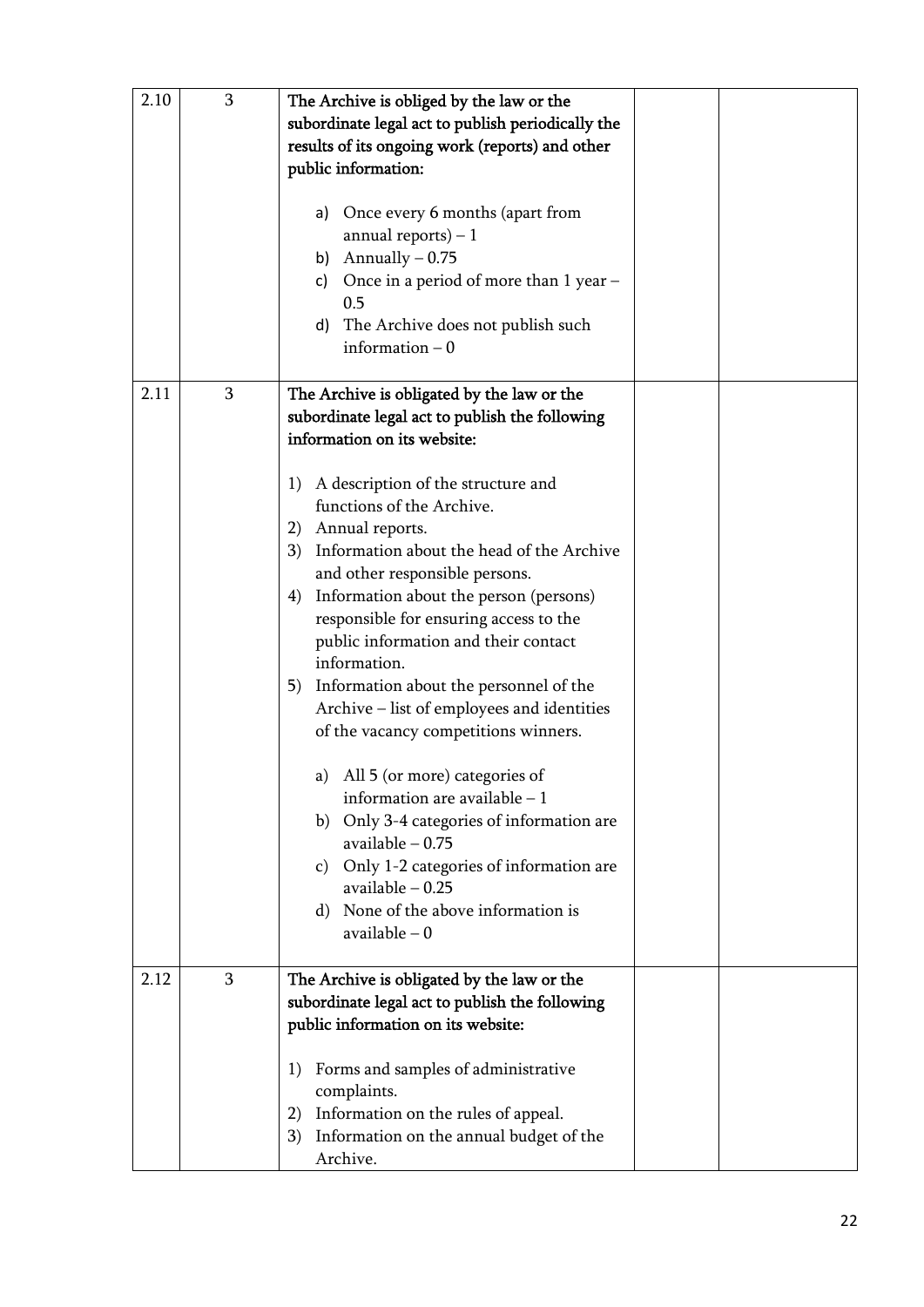|                                                   | Information about the income received by<br>4)                                                                                                                                                                                                  |  |  |  |  |
|---------------------------------------------------|-------------------------------------------------------------------------------------------------------------------------------------------------------------------------------------------------------------------------------------------------|--|--|--|--|
|                                                   | the Archive though its archival services.                                                                                                                                                                                                       |  |  |  |  |
|                                                   | Information about public procurement.<br>5)                                                                                                                                                                                                     |  |  |  |  |
|                                                   | Information about the Archive assets,<br>6)                                                                                                                                                                                                     |  |  |  |  |
|                                                   | including the transfer and use of property.                                                                                                                                                                                                     |  |  |  |  |
|                                                   | a) All 6 (or more) categories of<br>information are available $-1$<br>b) Only categories 1 through 3 are<br>available $-0.5$<br>c) Only categories 1 through 2 are<br>available – 0.25<br>d) None of the above information is<br>available $-0$ |  |  |  |  |
|                                                   | Maximum amount of points to receive in benchmark indicator group N2:                                                                                                                                                                            |  |  |  |  |
| Amount of points relevant to the current archive: |                                                                                                                                                                                                                                                 |  |  |  |  |
| Received points:                                  |                                                                                                                                                                                                                                                 |  |  |  |  |
| Percentage (%):                                   |                                                                                                                                                                                                                                                 |  |  |  |  |

# 3. Reading room

| #   | Social<br>Importance<br><b>Index</b> | Indicator                                                                                                                                                                                                                                                                                                                                                                                                    | Final<br><b>Score</b> | <b>Relevant Article</b><br>of the Law (if<br>applicable) |
|-----|--------------------------------------|--------------------------------------------------------------------------------------------------------------------------------------------------------------------------------------------------------------------------------------------------------------------------------------------------------------------------------------------------------------------------------------------------------------|-----------------------|----------------------------------------------------------|
| 3.1 | $\overline{2}$                       | In order to get access to the archive, the<br>researchers need to provide only their ID card<br>and filled out application or recommendation<br>letter:<br>It is prohibited to demand any other<br>a)<br>documents from researchers to grant<br>them access to the reading room $-1$<br>The Archive requests additional<br>b)<br>documents from researchers to grant<br>them access to the reading room $-0$ |                       |                                                          |
| 3.2 | $\overline{4}$                       | Individuals can get remote access to the archive<br>via e-mail (or special form on website):<br>a) $Yes-1$<br>b) $No-0$                                                                                                                                                                                                                                                                                      |                       |                                                          |
| 3.3 | $\overline{2}$                       | Foreign citizens are granted access to the<br>Archive by the Archive on its own and not by<br>another institution (e. g., the Ministry of                                                                                                                                                                                                                                                                    |                       |                                                          |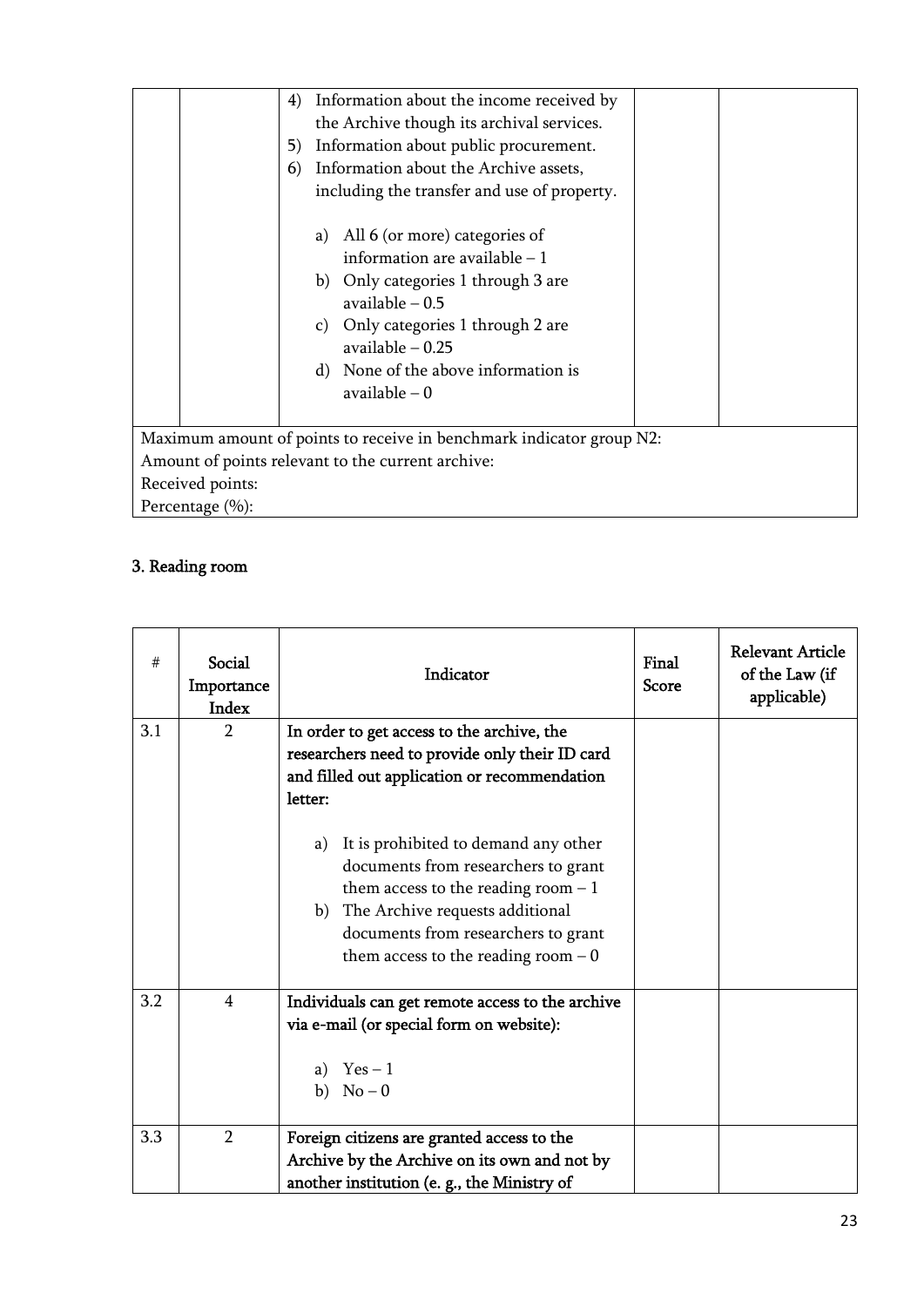|     |                | Foreign Affairs):                            |  |
|-----|----------------|----------------------------------------------|--|
|     |                |                                              |  |
|     |                | a) Are granted by the archive $-1$           |  |
|     |                | b) Are granted by another institution -      |  |
|     |                | 0.25                                         |  |
|     |                | Foreign citizens do not have access to<br>C) |  |
|     |                | the Archive - 0                              |  |
|     |                |                                              |  |
| 3.4 | $\overline{4}$ | Waiting time after requesting access as a    |  |
|     |                | researcher in the Archive is:                |  |
|     |                |                                              |  |
|     |                |                                              |  |
|     |                | a) Archive provides access in short order,   |  |
|     |                | the same day, after the confirmation of      |  |
|     |                | authenticity of the submitted                |  |
|     |                | $documents - 1$                              |  |
|     |                | b) $1-2$ working days $-0.75$                |  |
|     |                | c) 3-5 working days $-0.5$                   |  |
|     |                | d) more than 5 working days $-0.25$          |  |
|     | 3              |                                              |  |
| 3.5 |                | The number of weekly working hours of the    |  |
|     |                | Archive reading room is:                     |  |
|     |                | a) more than 40 hours $-1$                   |  |
|     |                |                                              |  |
|     |                | b) $31-40$ hours $-0.75$                     |  |
|     |                | c) $21-30$ hours $-0.5$                      |  |
|     |                | d) 20 hours or $less -0.25$                  |  |
| 3.6 | 3              | The number of days per year when the reading |  |
|     |                | rooms are closed (excluding weekends and     |  |
|     |                | public holidays):                            |  |
|     |                |                                              |  |
|     |                | a) $0-12$ working days $-1$                  |  |
|     |                | 13-31 working days $-0.75$<br>b)             |  |
|     |                | more than 31 working days $-0.5$<br>c)       |  |
|     |                |                                              |  |
| 3.7 | $\overline{4}$ | The Archive grants fully adapted environment |  |
|     |                | for disabled people to work in the reading   |  |
|     |                | room:                                        |  |
|     |                |                                              |  |
|     |                | a) $Yes-1$                                   |  |
|     |                | The Archive is partly adapted $-0.5$<br>b)   |  |
|     |                | $No-0$<br>$\mathbf{C}$ )                     |  |
|     |                |                                              |  |
| 3.8 | 3              | Rules of conduct for the researchers are     |  |
|     |                | available in the reading rooms in printed or |  |
|     |                | electronic format:                           |  |
|     |                |                                              |  |
|     |                | Available $-1$<br>a)                         |  |
|     |                | Unavailable $-0$<br>b)                       |  |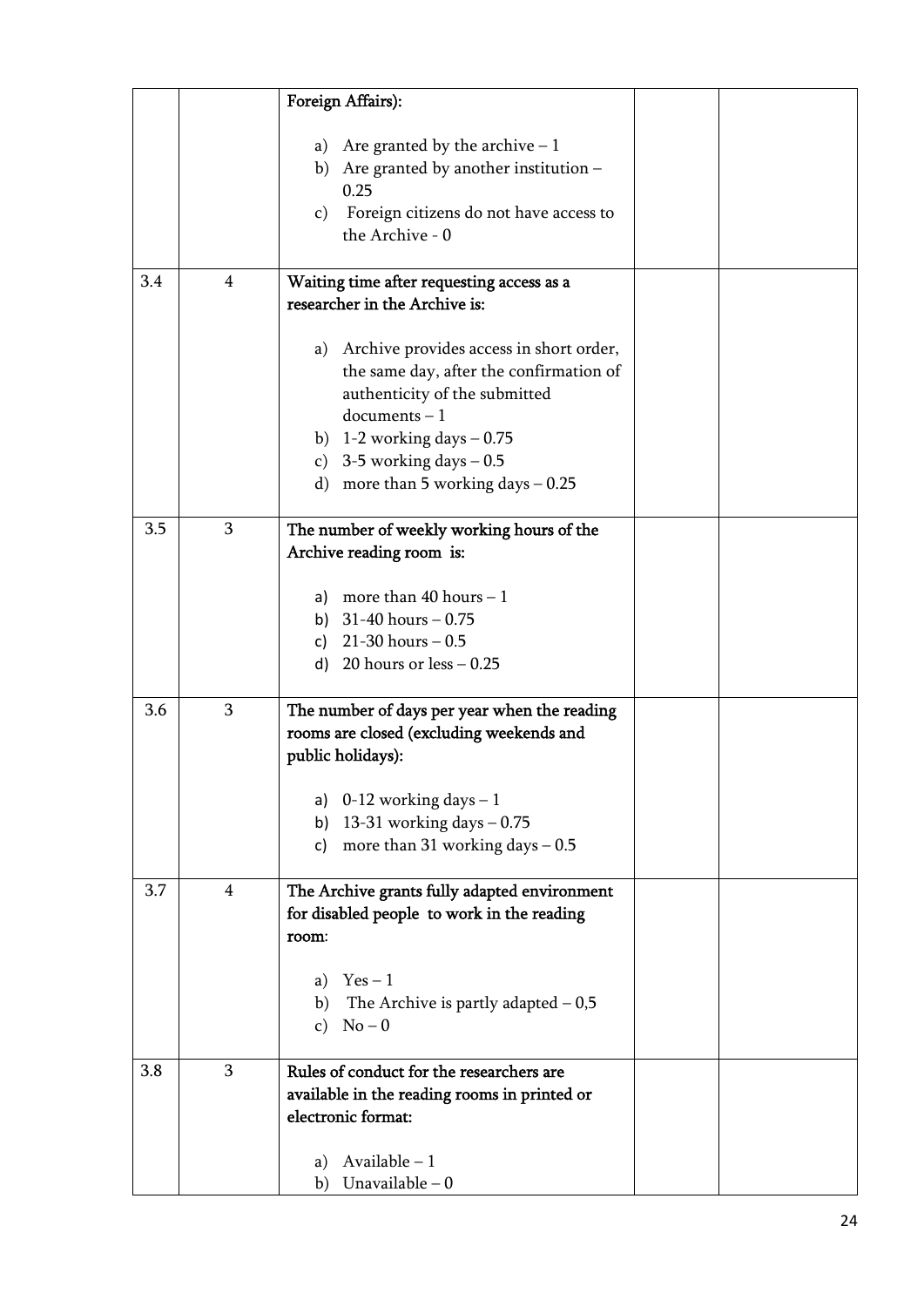| 3.9  | 3              | In the reading room, the researchers sign a<br>statement that they have read and agreed to<br>follow the rules of conduct, ethics norms and<br>archive legislation:<br>The Archive provides the researchers<br>a)<br>with the relevant documentation to be<br>read and signed $-1$<br>The reading room does not practice this<br>b)<br>$\emph{procedure} - 0$                                                                                                                                                                                             |  |
|------|----------------|-----------------------------------------------------------------------------------------------------------------------------------------------------------------------------------------------------------------------------------------------------------------------------------------------------------------------------------------------------------------------------------------------------------------------------------------------------------------------------------------------------------------------------------------------------------|--|
| 3.10 | 3              | Contact information (phone number, e-mail) of<br>the Archive regulatory body or the individual in<br>charge is available in the reading room for<br>submitting complaints:<br>a) Available $-1$<br>b) Unavailable $-0$                                                                                                                                                                                                                                                                                                                                    |  |
| 3.11 | $\overline{4}$ | Access to finding aid documents in the reading<br>room is available:<br>In short order if the online version<br>a)<br>exists, or in a reasonable time for a<br>document (in a paper-based form) to be<br>provided in the readers room $-1$<br>b) The following day $-0.5$<br>More than one day later $-0.25$<br>c)                                                                                                                                                                                                                                        |  |
| 3.12 | 4              | Finding aid documents are available in an<br>electronic searchable format in the reading<br>room:<br>76-100% of finding aid documents are<br>a)<br>in electronic searchable format $-1$<br>b) 51-75% of finding aid documents are in<br>electronic searchable format - 0.75<br>c) 26-50% of finding aid documents are in<br>electronic searchable format - 0.5<br>Finding aid documents are available in<br>d)<br>electronic but scanned and<br>unsearchable format $-0.25$<br>Finding aid documents are not<br>e)<br>available in electronic format $-0$ |  |
| 3.13 | 1              | The archivists share draft inventories of fonds<br>with the researchers if the final versions are                                                                                                                                                                                                                                                                                                                                                                                                                                                         |  |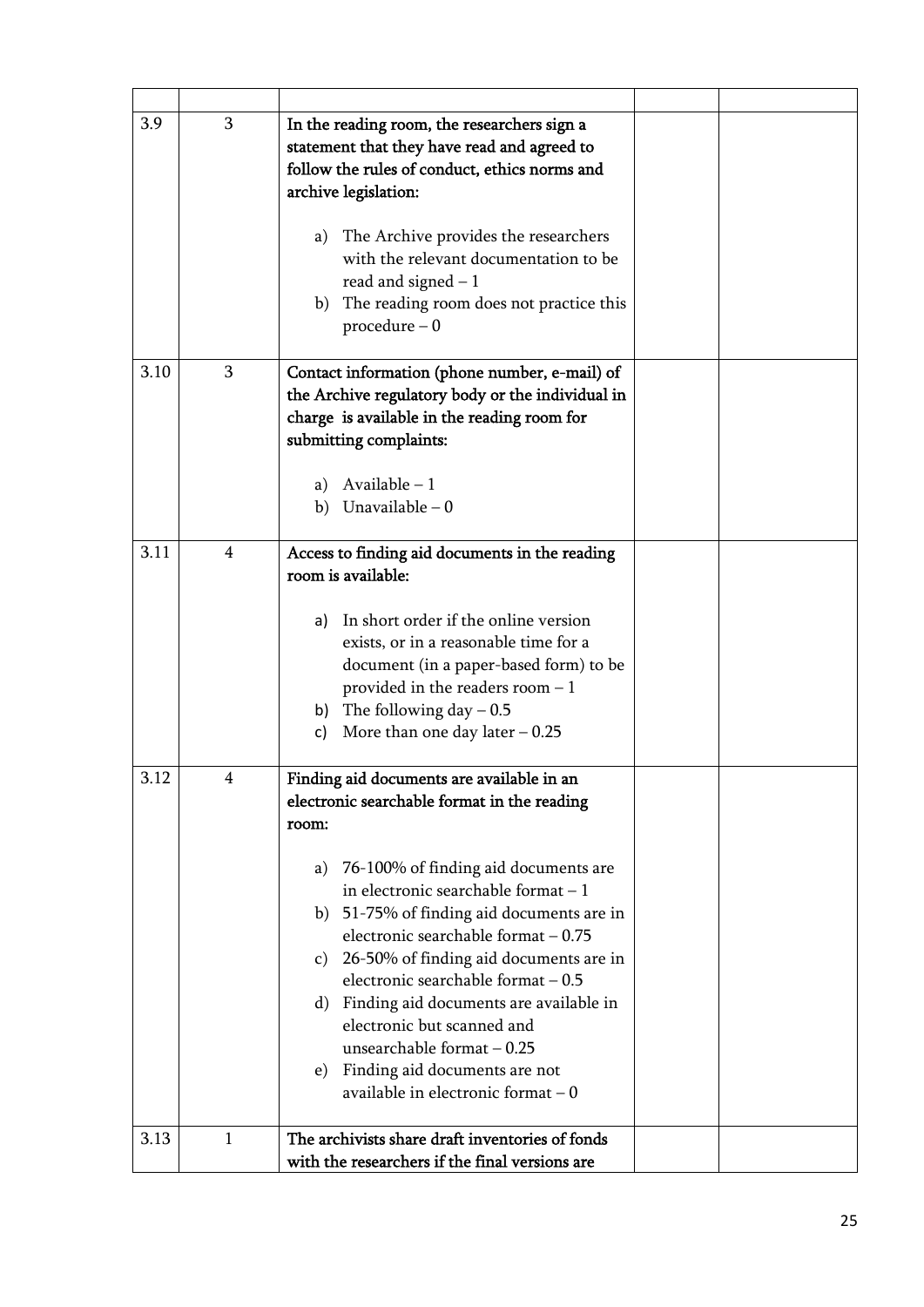|      |                         | lacking (if this does not damage these                          |  |
|------|-------------------------|-----------------------------------------------------------------|--|
|      |                         | documents):                                                     |  |
|      |                         |                                                                 |  |
|      |                         | a) $Yes-1$                                                      |  |
|      |                         | b) $No-0$                                                       |  |
|      |                         |                                                                 |  |
| 3.14 | $\overline{\mathbf{4}}$ | The researchers can access the database of the                  |  |
|      |                         | scanned records in the reading room:                            |  |
|      |                         |                                                                 |  |
|      |                         | a) All records that have already been                           |  |
|      |                         | scanned are available for every<br>researcher $-1$              |  |
|      |                         | b) After filling out a request form for a                       |  |
|      |                         | specific record, the archive processes                          |  |
|      |                         | the request and makes the record                                |  |
|      |                         | available for this specific researcher the                      |  |
|      |                         | same day $-0.75$                                                |  |
|      |                         | c) After filling out a request form for a                       |  |
|      |                         | specific record, the archive processes                          |  |
|      |                         | the request and makes the record                                |  |
|      |                         | available for this specific researcher the                      |  |
|      |                         | following day $-0.5$                                            |  |
|      |                         | There is no possibility to receive<br>$\rm d$                   |  |
|      |                         | scanned records in the reading room -                           |  |
|      |                         | $\theta$                                                        |  |
| 3.15 | 4                       | The Archive allows the uploading of already                     |  |
|      |                         | scanned records from the Archive server to an                   |  |
|      |                         | electronic data holder:                                         |  |
|      |                         |                                                                 |  |
|      |                         | a) Yes, it is free of charge, the researcher                    |  |
|      |                         | pays only for the service (e. g. a CD) - 1                      |  |
|      |                         | Available for a lower price than<br>b)                          |  |
|      |                         | scanning $-0.5$                                                 |  |
|      |                         | Available for the price of scanning -<br>$\mathbf{C}$ )<br>0.25 |  |
|      |                         | It is not possible - 0<br>d)                                    |  |
|      |                         |                                                                 |  |
| 3.16 | 3                       | Waiting time after a researcher orders a record:                |  |
|      |                         |                                                                 |  |
|      |                         | a) $0-24$ hours $-1$                                            |  |
|      |                         | b) $1-2$ working days $-0.75$                                   |  |
|      |                         | 3-4 working days $-0.5$<br>C)                                   |  |
|      |                         | more than 5 working days $-0.25$<br>d)                          |  |
| 3.17 | 3                       | Number of records a researcher can order                        |  |
|      |                         | simultaneously:                                                 |  |
|      |                         |                                                                 |  |
|      |                         | more than 20 files $-1$<br>a)                                   |  |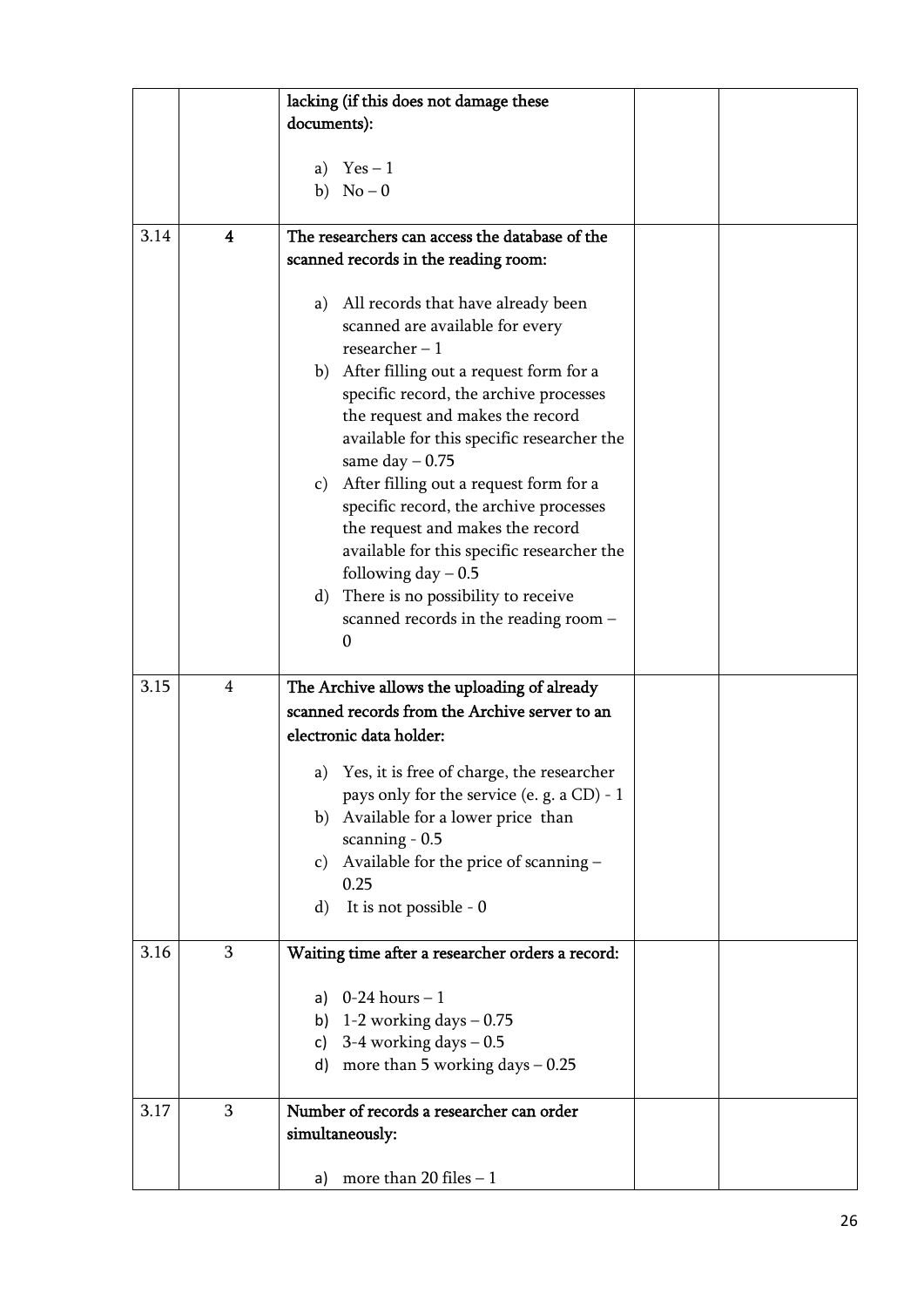|      |                | 11-20 files $-0.75$<br>b)<br>$6-10$ files $-0.5$<br>c)<br>d) $1-5$ files $-0.25$                                                                                                                                                                                                                                                                                                                                             |  |
|------|----------------|------------------------------------------------------------------------------------------------------------------------------------------------------------------------------------------------------------------------------------------------------------------------------------------------------------------------------------------------------------------------------------------------------------------------------|--|
| 3.18 | 3              | A researcher can make a onetime bulk order - a<br>request of more files than is permitted, if they<br>are contained in one collection or box:<br>a) This option is available $-1$<br>This option is unavailable $-0$<br>b)                                                                                                                                                                                                   |  |
| 3.19 | 3              | A researcher can submit online requests for the<br>files that can be picked up in the reading room<br>after a pre-determined period:<br>This option is available $-1$<br>a)<br>This option is unavailable $-0$<br>b)                                                                                                                                                                                                         |  |
| 3.20 | $\overline{2}$ | The cost of copying <sup>2</sup> one page of a record (in a<br>standard time limit) is:<br>a) $0\%$ -0.09% of the average wage in the<br>$country - 1$<br>b) $0.1\% - 0.19\% - 0.75$<br>c) $0.2\%$ and more $-0.25$                                                                                                                                                                                                          |  |
| 3.21 | $\overline{2}$ | The cost of copying <sup>3</sup> one photo (in a standard<br>time limit) is:<br>a) $0\%$ -0.49% of the average wage in the<br>$country - 1$<br>b) $0.5\% - 1.49\% - 0.75$<br>1.5% and more $-0.25$<br>c)                                                                                                                                                                                                                     |  |
| 3.22 | 3              | Discounts defined by the law or the subordinate<br>legal act on the paid archival services in the<br>reading room apply to:<br>Persons with disabilities;<br>1)<br>War veterans and persons with similar<br>2)<br>status;<br>Rehabilitated victims of repressions;<br>3)<br>Internally displaced individuals / refugees;<br>4)<br>Socially vulnerable persons;<br>5)<br>School students;<br>6)<br>University students;<br>7) |  |

<sup>&</sup>lt;sup>2</sup>If the prices of the copies of the documents of different periods of time differ significantly, the appraiser should take the average value.

<u>.</u>

<sup>&</sup>lt;sup>3</sup>If prices of the copies made from negatives and postives differ, the appraiser should take the average value.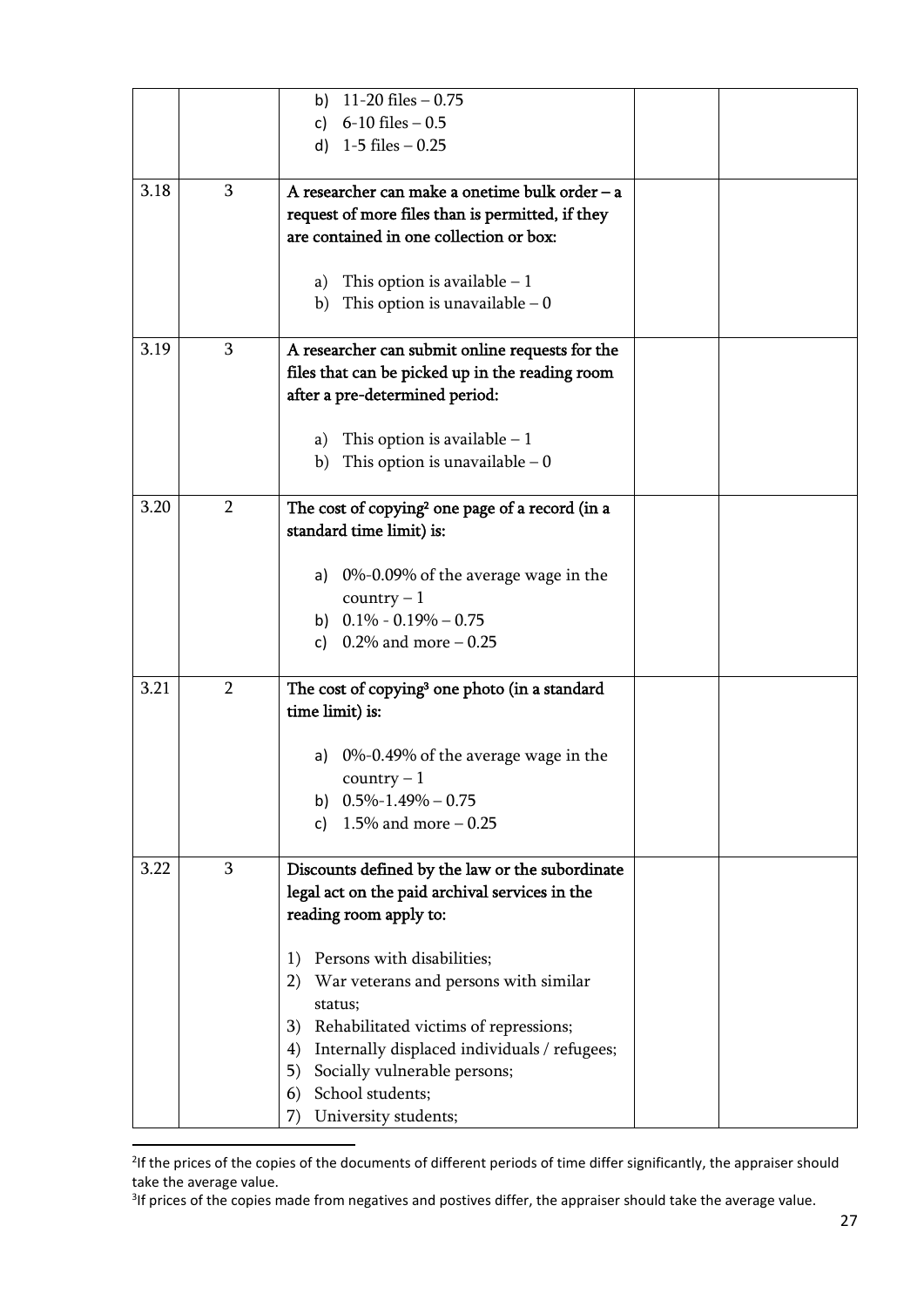|      |                | Pensioners;<br>8)                               |  |
|------|----------------|-------------------------------------------------|--|
|      |                | 9)<br>Persons with academic degrees.            |  |
|      |                |                                                 |  |
|      |                | a) Discounts apply to all 9 groups $-1$         |  |
|      |                | b) Discounts apply only to 6-8 groups –         |  |
|      |                | 0.75                                            |  |
|      |                | Discounts apply only to 4-5 groups –<br>c)      |  |
|      |                | 0.5                                             |  |
|      |                | Discounts apply only to 1-3 groups –<br>d)      |  |
|      |                | 0.25                                            |  |
|      |                | The Archive does not offer any<br>e)            |  |
|      |                | $discounts - 0$                                 |  |
| 3.23 | $\mathbf 3$    | Discounts defined by the law or the subordinate |  |
|      |                | legal act on the paid archival services in the  |  |
|      |                | reading room apply equally to domestic and      |  |
|      |                | foreign citizens:                               |  |
|      |                | a) Discounts apply equally $-1$                 |  |
|      |                | b) Discounts apply to only those foreign        |  |
|      |                | citizens, who have a status of a student,       |  |
|      |                | academic degree or a person with                |  |
|      |                | $disabilities - 0.75$                           |  |
|      |                | Discounts apply to only those foreign<br>c)     |  |
|      |                | citizens, who have a temporary                  |  |
|      |                | residence or work permit $-0.5$                 |  |
|      |                | Discounts do not apply to foreign<br>d)         |  |
|      |                | $citizens - 0$                                  |  |
| 3.24 | $\overline{2}$ | Researchers can use stationary computers in the |  |
|      |                | Archive reading room:                           |  |
|      |                |                                                 |  |
|      |                | a) $Yes-1$                                      |  |
|      |                | b) $No-0$                                       |  |
| 3.25 | $\overline{2}$ | Researchers are allowed to use their own        |  |
|      |                | electronic devices for processing and storing   |  |
|      |                | information (computers, tablets, flash drives,  |  |
|      |                | external hard drives) in the Archive reading    |  |
|      |                | room:                                           |  |
|      |                | $Yes-1$<br>a)                                   |  |
|      |                | b) $No-0$                                       |  |
|      |                |                                                 |  |
| 3.26 | $\mathbf{1}$   | The Archive reading room has internet access:   |  |
|      |                | $Yes-1$<br>a)                                   |  |
|      |                | b) $No-0$                                       |  |
|      |                |                                                 |  |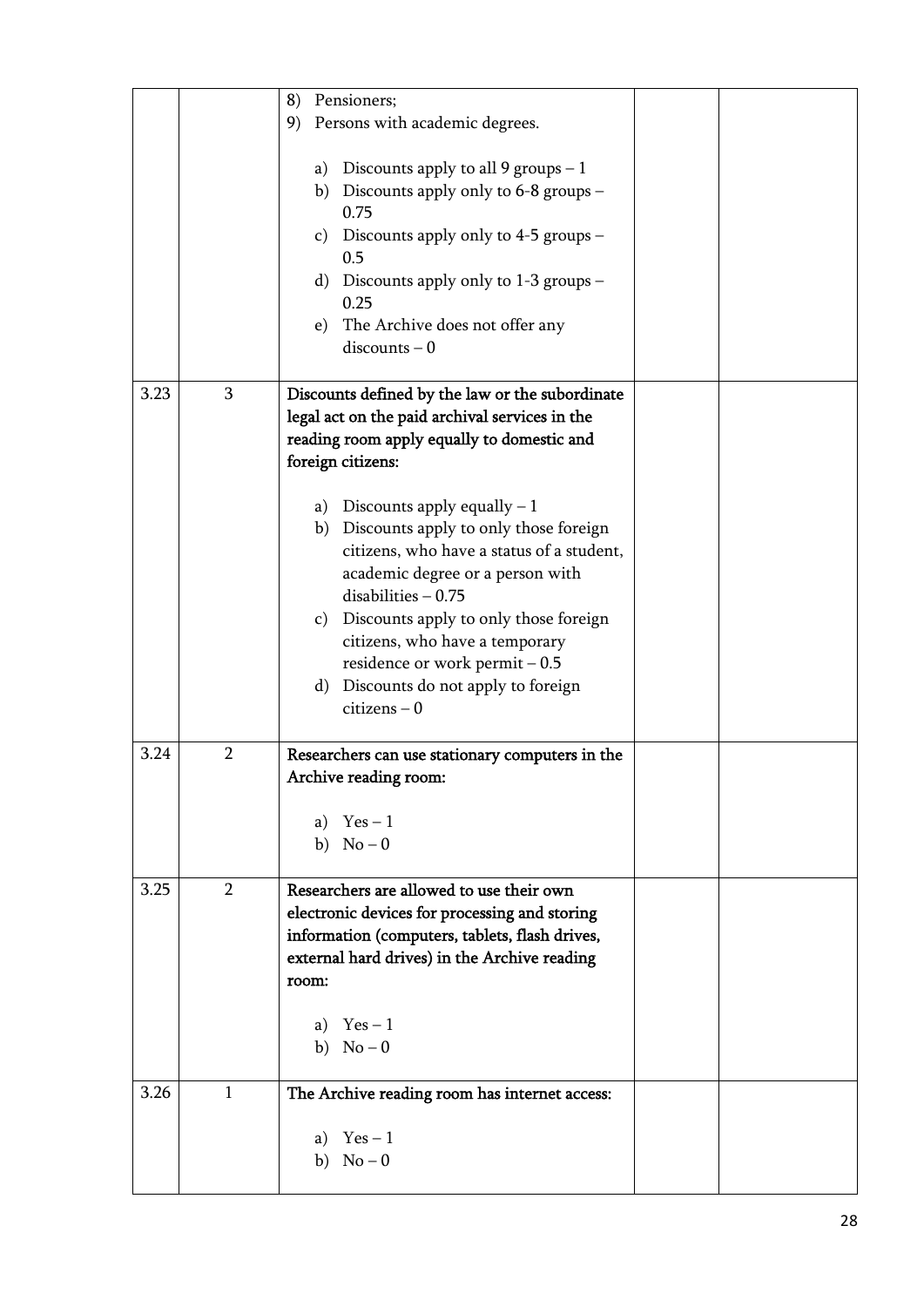| 3.27 | $\overline{2}$ | If the Archive has a microfilm collection a<br>microfilm reader is available for use in the<br>reading room:<br>The Archive offers a microfilm reader -<br>a)<br>b) The Archive has a microfilm collection,<br>but does not offer a microfilm reader -<br>$\Omega$                                                                                                                                                                                                                                                                                                                                                                                                                                                              |  |
|------|----------------|---------------------------------------------------------------------------------------------------------------------------------------------------------------------------------------------------------------------------------------------------------------------------------------------------------------------------------------------------------------------------------------------------------------------------------------------------------------------------------------------------------------------------------------------------------------------------------------------------------------------------------------------------------------------------------------------------------------------------------|--|
| 3.28 | $\overline{2}$ | Working conditions with the microfilms at the<br>reading room:<br>The Archive offers the possibility to<br>1)<br>save the microfilm files in PDF format for free;<br>2)<br>The Archive allows to take pictures<br>from the microfilm files (screen);<br>The Archive allows to print the<br>3)<br>microfilm files for a fee;<br>The Archive offers all $3$ services $-1$<br>a)<br>The Archive offers 1 or 2 services<br>b)<br>(where service $N1$ is necessarily included) –<br>0.75<br>The Archive offers both services N2<br>$\mathbf{c}$ )<br>and $N3 - 0.5$<br>$\rm d$<br>The Archive offers only 1 service N2 or<br>service $N3 - 0.25$<br>The Archive does not offer any of the<br>$\epsilon$ )<br>mentioned services $-0$ |  |
| 3.29 | Δ              | Photographing of records in the Archive<br>reading room is allowed using the researcher's<br>own copying devices (photo camera, cell phone,<br>portable scanner):<br>a) Allowed and free of charge $-1$<br>b) Allowed but not free of charge $-0.25$<br>Photographing of records using the<br>c)<br>researcher's own devices is prohibited -<br>0                                                                                                                                                                                                                                                                                                                                                                               |  |
| 3.30 | $\overline{2}$ | After the copies of records are ordered a<br>researcher has to wait for:<br>a) $0-24$ hours $-1$<br>b) 1-2 working days $-0.75$<br>3-4 working days $-0.5$<br>c)<br>d) 5 working days or more $-0.25$                                                                                                                                                                                                                                                                                                                                                                                                                                                                                                                           |  |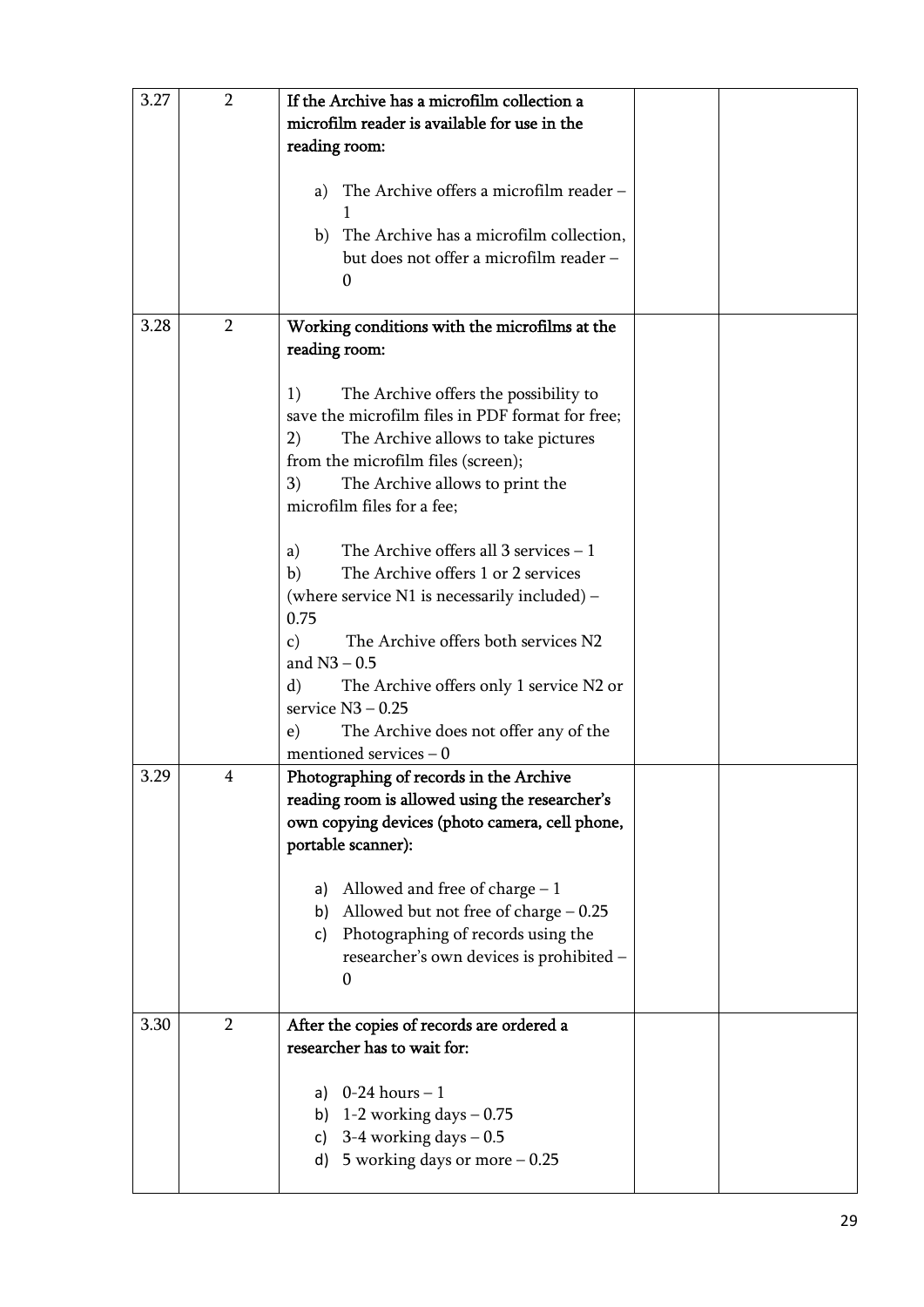| 3.31 | $\overline{2}$ | Number of record copies a researcher can order<br>simultaneously:<br>Unlimited (within reasonable limits) -<br>a)<br>b) $51-100$ scanned pages $-0.75$<br>21-50 scanned pages $-0.5$<br>c)<br>d) $1-20$ scanned pages $-0.25$                                                                                                                                                                                                                                                        |  |
|------|----------------|--------------------------------------------------------------------------------------------------------------------------------------------------------------------------------------------------------------------------------------------------------------------------------------------------------------------------------------------------------------------------------------------------------------------------------------------------------------------------------------|--|
| 3.32 | 4              | In case the archive refuses a researcher access to<br>the damaged record or file:<br>The Archive offers the researcher a<br>a)<br>scanned copy of the record or file $-1$<br>b) The Archive places the record or file in<br>the list of 'records to be restored' and<br>informs the researcher about the date<br>of restoration $-0.75$<br>The Archive does not provide<br>C)<br>information about the condition of the<br>record or the file and restoration date -<br>$\mathbf{0}$ |  |
| 3.33 | 4              | The Archive has a list of damaged records or<br>files that cannot be provided and the<br>researchers are informed about it beforehand:<br>The Archive has such a list and<br>a)<br>provides it to the researchers $-1$<br>The Archive has such a list but does<br>b)<br>not provide it to the researchers $-0.5$<br>The Archive does not have such a list -<br>C)<br>$\boldsymbol{0}$                                                                                                |  |
| 3.34 | $\overline{4}$ | The period of time defined by the subordinate<br>legal act for the restoration of the damaged<br>records or files is:<br>1 year or less - 1<br>a)<br>more than 1 year - 0.5<br>b)<br>Is not defined - 0<br>$\mathbf{C}$                                                                                                                                                                                                                                                              |  |
| 3.35 | $\mathbf{1}$   | Individuals that are unable to visit the archive<br>personally can hire a proxy researcher:<br>The Archive has its own proxy<br>a)<br>researchers or can provide contacts of<br>private proxy researchers $-1$                                                                                                                                                                                                                                                                       |  |